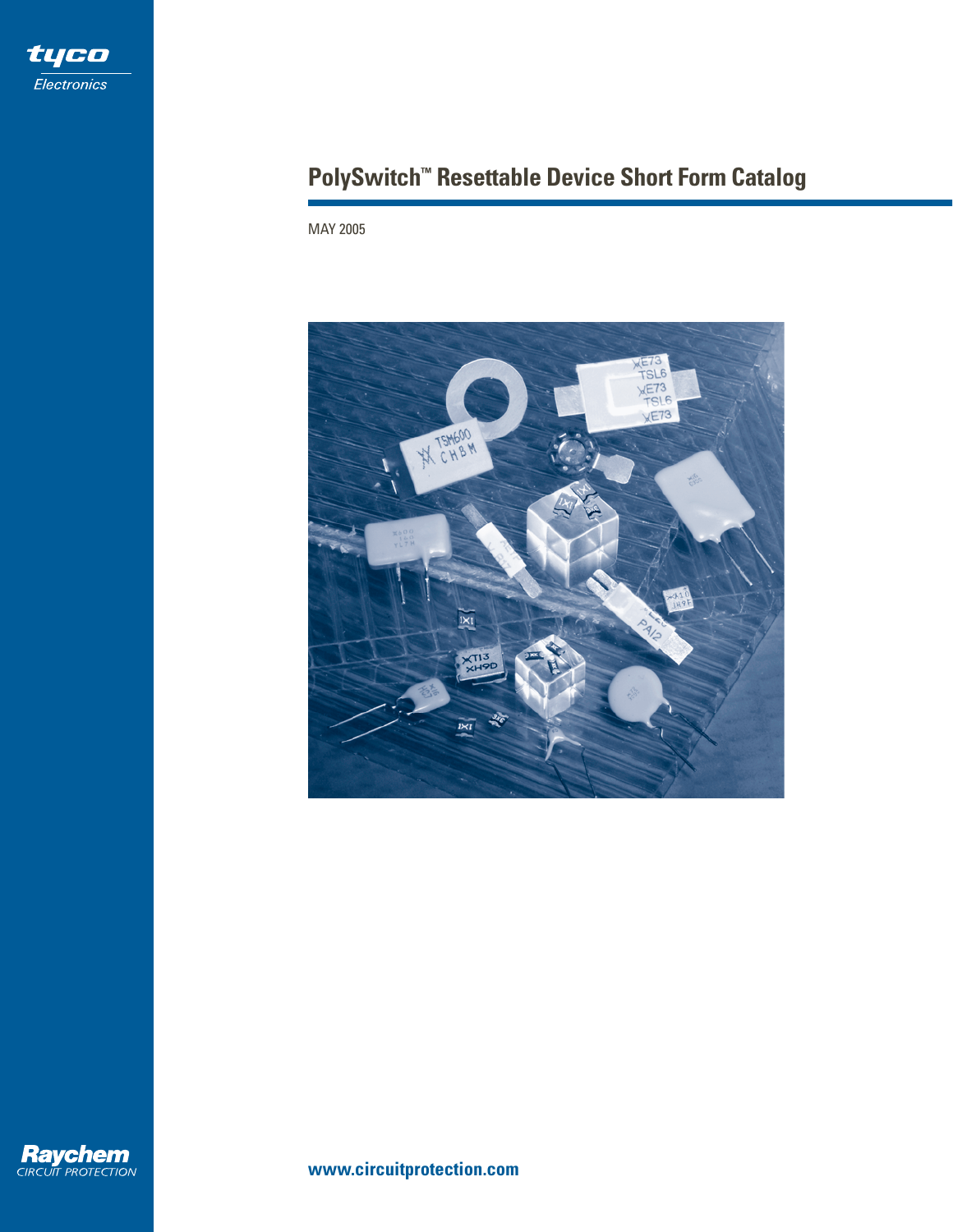For over 20 years, Raychem Circuit Protection, a unit of Tyco Electronics, has pioneered the technology behind PolySwitch™ PPTC (Polymeric Positive Temperature Coefficient) devices. The use of PPTC devices as a variable resistor in circuit protection applications was first pioneered by Raychem several decades ago. They were first used to help protect nickel-cadmium battery packs against excessive discharge and are still being used in that application today.

Raychem Circuit Protection PolySwitch devices are commonly called resettable devices to distinguish them from traditional one-shot fuses that work only once and then must be replaced—an expensive and inconvenient proposition. While the generic term for these devices is "resettable fuses", technically they are not fuses but actually non-linear thermistors.

Designed for use in a wide range of electronic devices, these thermistor-type devices limit the flow of dangerously high current during fault conditions. But unlike traditional fuses that work one time and must be replaced, Raychem Circuit Protection's PPTC devices reset after the fault is cleared and power to the circuit is removed. This reduces service and repair costs, resulting in improved customer satisfaction and reduced warranty costs.

To date, billions of PolySwitch products are used to help protect a wide range of electronic products in automotive, battery and portable electronics, computer and peripherals, consumer, industrial, and telecommunication markets. In addition, Raychem Circuit Protection continues to expand their circuit protection offerings with Telecom Fuses, ROV Radial-leaded Metal Oxide Varistors, SiBar™ Thyristor surge protectors, Raychem Gas Discharge Tubes for overvoltage protection, and most recently, Polymer electrostatic discharge (PESD) protection devices.

Raychem Circuit Protection is recognized as a leader for operational excellence and customer service. A dedicated direct engineering sales force, world-wide manufacturing and design centers, and local engineering support help them to think, manage and share globally, yet act locally, to meet customer needs. They are in compliance with globally recognized ISO9000 standards and certified to QS9000 standards.

The division is headquartered in Menlo Park, CA with manufacturing facilities in California (USA), China, and Japan, with sales offices worldwide.

#### **For the latest product information please visit us at:**

www.circuitprotection.com www.circuitprotection.com.hk (Chinese) www.raychem.co.jp/polyswitch (Japanese)

Americas: (800) 227-7040 or (650) 361-6900 Europe: 32-16-35 1321 Asia Pacific: 852-2738-3401 Japan: 81-44-900-5110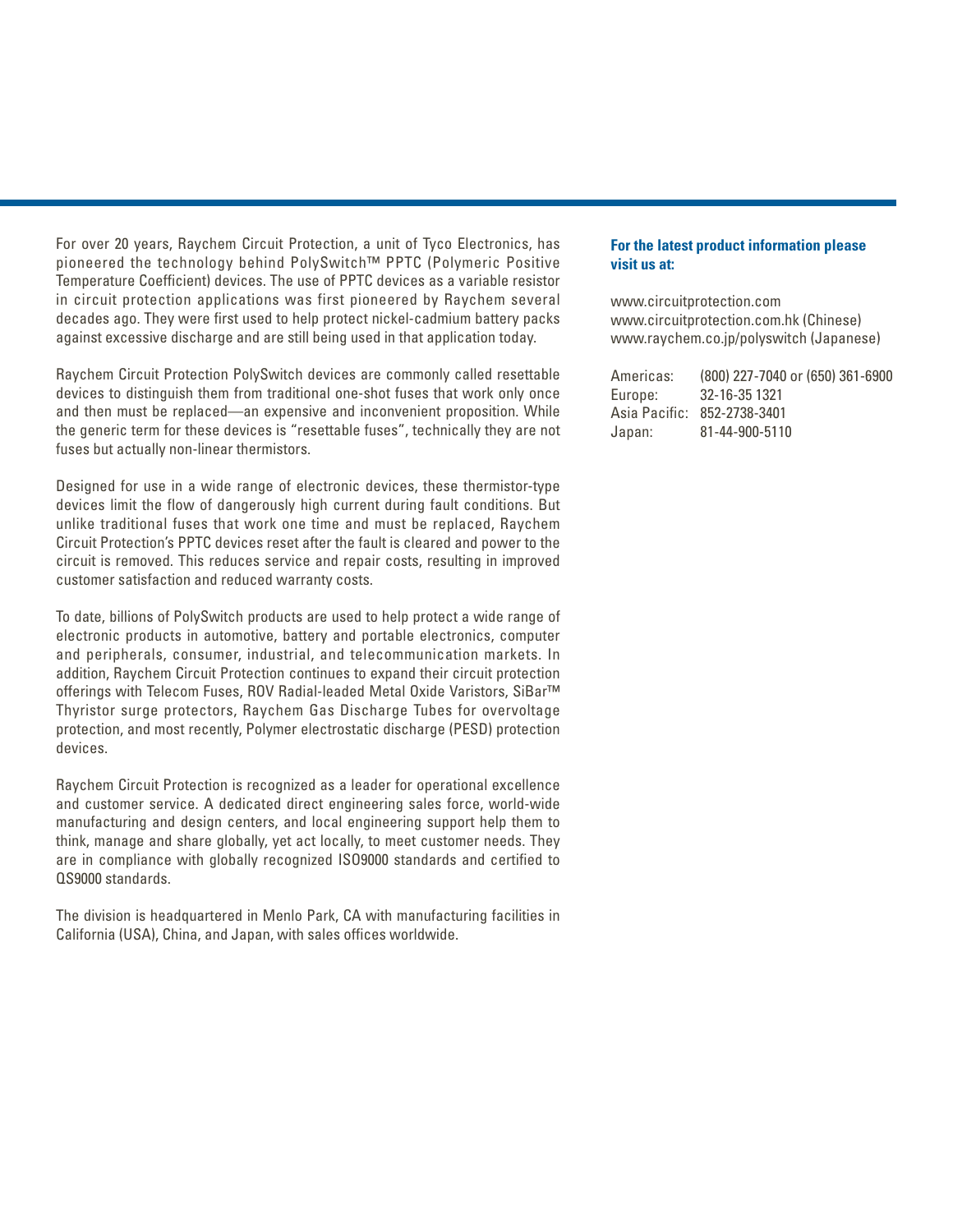### **PolySwitch Resettable Device Benefits:**

- Reduced warranty and service costs
- Increased reliability
- Superior shock and vibration withstand
- Wide variety of applications

#### **Features:**

- Remotely resettable
- Testable
- Solid-state
- Variety of form factors
- Low resistance devices available

### **PolySwitch devices can be used in a wide variety of applications:**

#### **Automotive**

- Actuators and medium motors
- Trace protection
- Powered outputs
- Electronic control modules
- Telematics

#### **Battery Protection**

- Lithium cells and battery packs
- Rechargeable battery packs
- Chargers

#### **Computers and Peripherals**

- DDC.2 computer video ports
- Hard disk drives/storage devices
- IEEE 1394 ports
- Mouse and keyboard ports
- USB (Universal Serial Bus) ports
- PC (PCMCIA) cards and sockets
- SCSI

### **Industrial**

- MOSFET device protection
- Motors, fans, and blowers
- POS equipment
- Process and industrial controls
- Security and fire alarm systems
- Test and measurement equipment
- Transformers
- Power supplies

### **Consumer**

- Loudspeakers
- Satellite video receivers

### **Telecommunications & Networking**

- Central office equipment
- Customer premise equipment
- Primary protection: MDF modules, Network Interface Devices (NIDs)
- xDSL modems and ISDN equipment
- WAN, LAN, T1/E1 equipment
- Cable power passing taps
- UL 60950, Telcordia GR-1089, GR-974 compliant equipment
- Equipment compliant with ITU-T K.20, K.21, K.45 resistibility recommendations
- Distributed power supplies

### **What's New Inside:**

- Radial-leaded Products - RoHS compliant RHE
- Surface-mount Products
	- RoHS compliant nanoSMD
	- RoHS compliant microSMD
	- RoHS compliant miniSMD
	- RoHS compliant decaSMD
- RoHS compliant SMDH • Automotive Products
- RoHS compliant AHR
- Telecom Products - RoHS compliant TR600
	- RoHS compliant TS600
	- RoHS compliant TSM600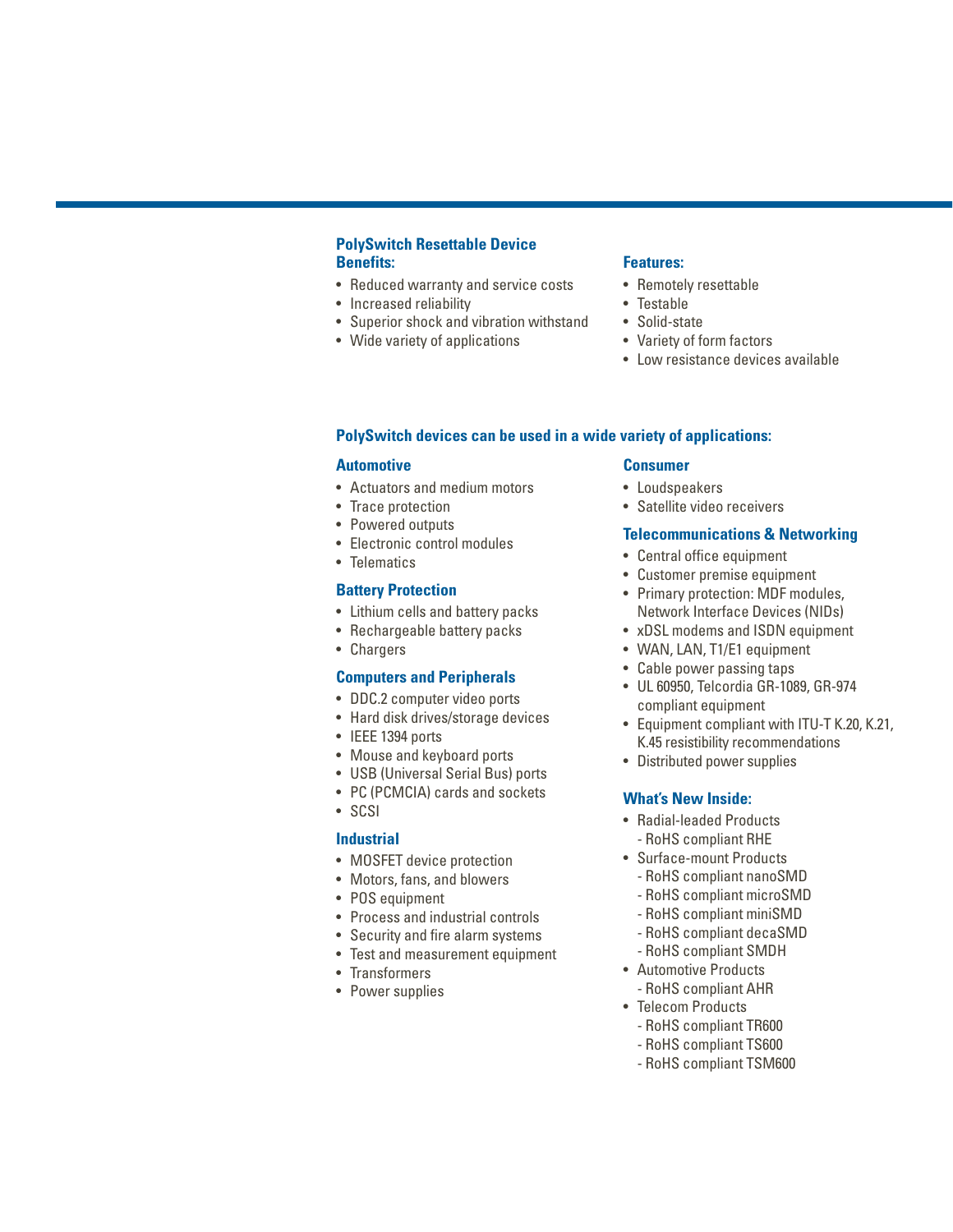

The AGRF, AHRF, AHS and ASMD series devices are qualified to operate in automotive environments per the AEC-Q200 Stress Test Qualification for Passive Electronics in automotive applications. This specifi-cation requires devices to pass a rigorous test plan designed for automotive environments. Raychem Circuit Protection's document is PS400.



# **Lead size**<br>AGRF400-1100, AHRF450-1000<br>Ø 0.81 *(0.032)*<br>20 AWG

**Lead size**



### **AGRF: Radial-leaded ELV Compliant, RoHS Compliant**

|                |                        |                                                   |          |                 |               |                      |                          |                                   | Dimensions (millimeters/inches) |                 |                 |      |
|----------------|------------------------|---------------------------------------------------|----------|-----------------|---------------|----------------------|--------------------------|-----------------------------------|---------------------------------|-----------------|-----------------|------|
| Part<br>number | լ․,∗ (A)<br>$R_1$ max. | $\mathsf{L}^*(\mathsf{A})$<br>R <sub>a</sub> max. | $I_T(A)$ | V max.<br>(Vdc) | I max.<br>(A) | R min.<br>$(\Omega)$ | $R_1$ max.<br>$(\Omega)$ | R <sub>a</sub> max.<br>$(\Omega)$ | А<br>(max.)                     | в<br>(max.)     | с<br>(typ.)     | Fig. |
| AGRF400        | 4.0                    | 3.0                                               | 7.6      | 16              | 100           | 0.0186               | 0.0610                   | 0.0850                            | 8.90(0.35)                      | $14.1$ $(0.56)$ | $5.08$ $(0.20)$ |      |
| AGRF500        | 5.0                    | 4.3                                               | 9.4      | 16              | 100           | 0.0140               | 0.0340                   | 0.0480                            | 10.40(0.41)                     | $15.6$ $(0.61)$ | $5.08$ $(0.20)$ |      |
| AGRF600        | 6.0                    | 5.3                                               | 10.7     | 16              | 100           | 0.0095               | 0.0280                   | 0.0320                            | 10.70 (0.42)                    | 18.4 (0.73)     | $5.08$ $(0.20)$ |      |
| AGRF700        | 7.0                    | 6.5                                               | 13.2     | 16              | 100           | 0.0066               | 0.0200                   | 0.0220                            | 11.20(0.44)                     | 21.0(0.83)      | $5.08$ $(0.20)$ |      |
| AGRF800        | 8.0                    | 7.6                                               | 15.0     | 16              | 100           | 0.0049               | 0.0175                   | 0.0181                            | 12.70 (0.50)                    | $22.2$ $(0.88)$ | $5.08$ $(0.20)$ |      |
| AGRF900        | 9.0                    | 8.6                                               | 16.5     | 16              | 100           | 0.0041               | 0.0135                   | 0.0140                            | 14.00 (0.55)                    | 23.0(0.91)      | $5.08$ $(0.20)$ |      |
| AGRF1000       | 10.0                   | 9.6                                               | 18.5     | 16              | 100           | 0.0034               | 0.0102                   | 0.0106                            | 16.51 (0.65)                    | $25.7$ $(1.01)$ | $5.08$ $(0.20)$ |      |
| AGRF1100       | 11.0                   | 10.5                                              | 20.3     | 16              | 100           | 0.0033               | 0.0089                   | 0.0093                            | 17.50 (0.69)                    | $26.5$ $(1.04)$ | $5.08$ $(0.20)$ |      |
| AGRF1200       | 12.0                   | 11.5                                              | 22.1     | 16              | 100           | 0.0030               | 0.0086                   | 0.0091                            | 17.50 (0.69)                    | $28.8$ $(1.14)$ | 10.90 (0.43)    |      |
| AGRF1400       | 14.0                   | 13.0                                              | 27.3     | 16              | 100           | 0.0022               | 0.0064                   | 0.0067                            | 23.50 (0.93)                    | $28.7$ $(1.13)$ | 10.90 (0.43)    |      |
|                |                        |                                                   |          |                 |               |                      |                          |                                   |                                 |                 |                 |      |

**\*** Hold current @ 25°C.

#### **AHRF: High Temp Radial-leaded ELV Compliant, RoHS Compliant**

|                 |                                    |                                          |          |                 |               |                      |                          |                            | Dimensions (millimeters/inches) |                 |                 |      |
|-----------------|------------------------------------|------------------------------------------|----------|-----------------|---------------|----------------------|--------------------------|----------------------------|---------------------------------|-----------------|-----------------|------|
| Part<br>number  | I <sub>H</sub> * (A)<br>$R_1$ max. | I <sub>H</sub> * (A)<br>$R_{\rm s}$ max. | $I_T(A)$ | V max.<br>(Vdc) | I max.<br>(A) | R min.<br>$(\Omega)$ | $R_1$ max.<br>$(\Omega)$ | $R_{a}$ max.<br>$(\Omega)$ | A<br>(max.)                     | в<br>(max.)     | с<br>(typ.)     | Fig. |
| AHRF450         | 4.5                                | 4.5                                      | 8.7      | 16              | 100           | 0.0170               | 0.054                    | 0.054                      | 10.4(0.41)                      | $15.6$ $(0.61)$ | $5.08$ $(0.20)$ |      |
| AHRF600         | 6.0                                | 6.0                                      | 12.0     | 16              | 100           | 0.0100               | 0.032                    | 0.032                      | 11.2 $(0.44)$                   | 21.0(0.83)      | $5.08$ $(0.20)$ |      |
| AHRF650         | 6.5                                | 6.5                                      | 13.7     | 16              | 100           | 0.0090               | 0.026                    | 0.026                      | $12.7$ $(0.50)$                 | 22.2(0.88)      | $5.08$ $(0.20)$ |      |
| AHRF750         | 7.5                                | 7.5                                      | 14.8     | 16              | 100           | 0.0074               | 0.022                    | 0.022                      | $14.0$ $(0.55)$                 | $23.5$ $(0.93)$ | $5.08$ $(0.20)$ |      |
| AHRF900         | 9.0                                | 9.0                                      | 18.5     | 16              | 100           | 0.0061               | 0.012                    | 0.0170                     | $16.5$ $(0.65)$                 | $25.7$ $(1.01)$ | $5.08$ $(0.20)$ |      |
| <b>AHRF1000</b> | 10.0                               | 10.0                                     | 20.5     | 16              | 100           | 0.0051               | 0.015                    | 0.015                      | 17.5 (0.69)                     | 26.5 (1.04)     | 10.90 (0.43)    |      |
| AHRF1300        | 13.0                               | 13.0                                     | 27.0     | 16              | 100           | 0.0034               | 0.010                    | 0.010                      | $23.5$ $(0.93)$                 | $28.7$ $(1.13)$ | 10.90 (0.43)    |      |
| <b>AHRF1500</b> | 15.0                               | 15.0                                     | 33.0     | 16              | 100           | 0.0027               | 0.0063                   | 0.0092                     | $23.5$ $(0.93)$                 | $28.7$ $(1.13)$ | 10.90 (0.43)    |      |

**\*** Hold current @ 25°C.

#### **AHS: High Temp Surface-mount ELV Compliant, RoHS Compliant**

|                  |                                    |                                           |               |                 |               | Dimensions (millimeters/inches) |                          |                     |             |                  |                 |      |  |
|------------------|------------------------------------|-------------------------------------------|---------------|-----------------|---------------|---------------------------------|--------------------------|---------------------|-------------|------------------|-----------------|------|--|
| Part<br>number   | $_{\rm{I}_{\rm{H}}}$ (A)<br>R.max. | լ <sub>ո</sub> (A)<br>R <sub>a</sub> max. | $I_{\tau}(A)$ | / max.<br>(Vdc) | I max.<br>(A) | R min.<br>$(\Omega)$            | $R_1$ max.<br>$(\Omega)$ | $R_{a}$ max.<br>(Ω) | (max.,      | (max.            | (typ.)          | Fig. |  |
| AHS080-2018 0.80 |                                    | 0.80                                      | 2.00          |                 | 70            | 0.130                           | 0.550                    | 0.550               | 5.44(0.214) | 1.52 (0.060)     | 4.93 (0.194)    |      |  |
| <b>AHS160</b>    | .60                                | .60                                       | 3.20          |                 | 70            | 0.050                           | 0.150                    | 0.150               | 9.40(0.370) | $3.00$ $(0.118)$ | 6.71<br>(0.264) |      |  |

#### **ASMD: Surface-mount ELV Compliant**

|                |                                           |                                |          |                 |               |                      |                          |                                | Dimensions (millimeters/inches) |                  |                  |      |
|----------------|-------------------------------------------|--------------------------------|----------|-----------------|---------------|----------------------|--------------------------|--------------------------------|---------------------------------|------------------|------------------|------|
| Part<br>number | լ <sub>ս</sub> (A)<br>R <sub>i</sub> max. | $L$ (A)<br>R <sub>a</sub> max. | $I_T(A)$ | V max.<br>(Vdc) | l max.<br>(A) | R min.<br>$(\Omega)$ | $R_1$ max.<br>$(\Omega)$ | $R_{\rm s}$ max.<br>$(\Omega)$ | А<br>(max.)                     | в<br>(max.)      | c<br>(max.)      | Fig. |
| ASMD030        | 0.23                                      | 0.23                           | 0.59     | 60              | 10            | 0.980                | 4.800                    | 4.800                          | 7.98 (0.314)                    | $3.18$ $(0.125)$ | $5.44$ $(0.214)$ | 2    |
| ASMD050        | 0.39                                      | 0.39                           | 0.98     | 60              | 10            | 0.290                | 1.400                    | 1.400                          | 7.98 (0.314)                    | $3.18$ $(0.125)$ | $5.44$ (0.214)   | 2    |
| ASMD075        | 0.60                                      | 0.60                           | .48      | 30              | 40            | 0.290                | 1.000                    | 1.000                          | 7.98 (0.314)                    | $3.18$ $(0.125)$ | $5.44$ (0.214)   | 2    |
| ASMD100        | 0.900                                     | 0.90                           | 2.16     | 30              | 40            | 0.098                | 0.480                    | 0.480                          | 7.98 (0.314)                    | $3.00$ $(0.118)$ | 5.44(0.214)      | 2    |
| ASMD125        | .040                                      | 1.04                           | 2.46     | 15              | 40            | 0.057                | 0.250                    | 0.250                          | 7.98 (0.314)                    | $3.00$ $(0.118)$ | 5.44(0.214)      | 2    |
| ASMD150        | .270                                      | . 27                           | 2.95     | 15              | 40            | 0.049                | 0.250                    | 0.250                          | 9.40(0.370)                     | $3.00$ $(0.118)$ | 6.71<br>(0.264)  | 2    |
| ASMD200        | .730                                      | 1.73                           | 3.93     | 15              | 40            | 0.050                | 0.120                    | 0.120                          | 9.40(0.370)                     | $3.00$ $(0.118)$ | (0.264)<br>6.71  | 2    |
| ASMD250        | .970                                      | .97                            | 5.00     | 15              | 40            | 0.035                | 0.085                    | 0.085                          | 9.40(0.370)                     | $3.00$ $(0.118)$ | 6.71<br>(0.264)  | 2    |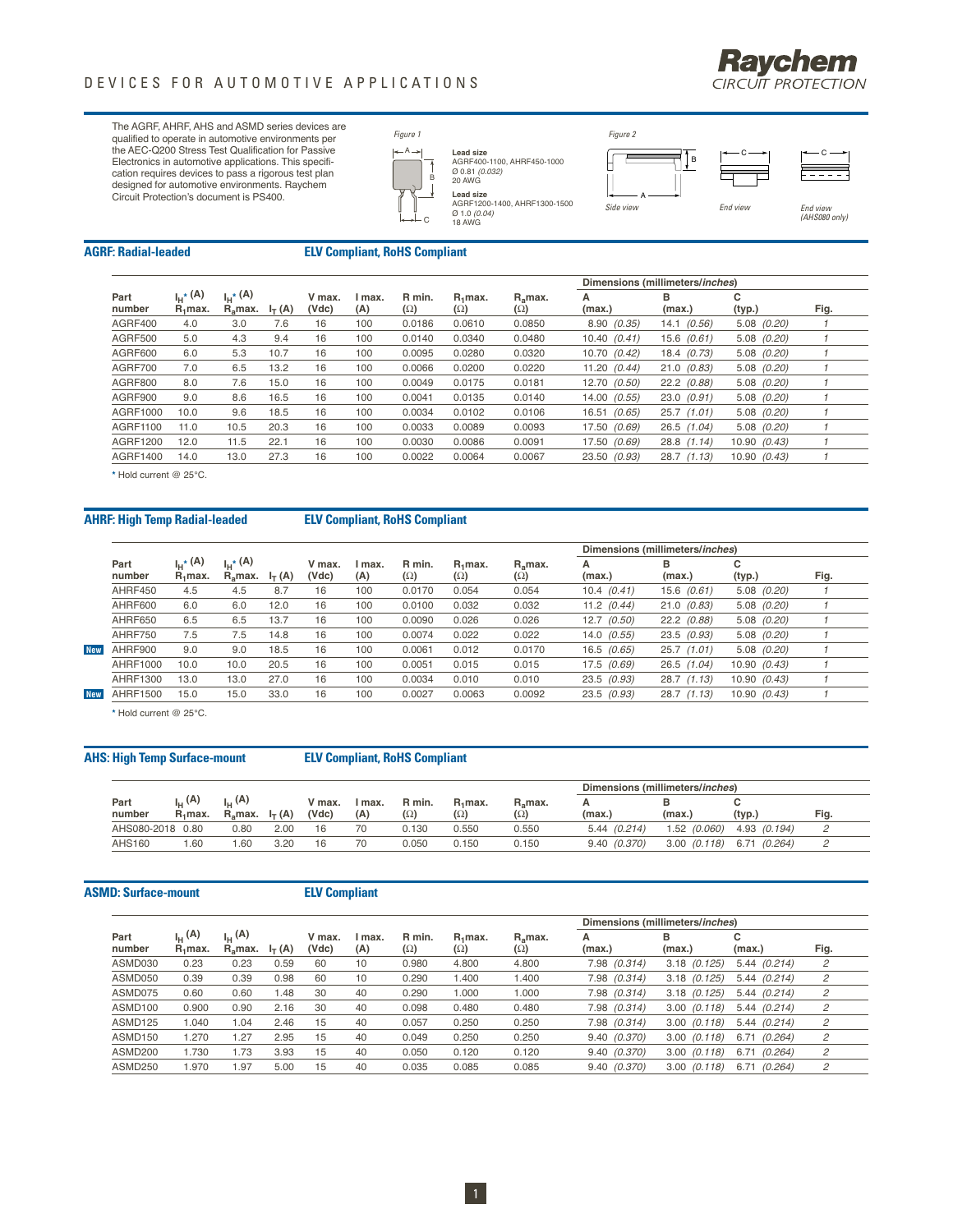

#### RADIAL-LEADED DEVICES FOR ELECTRONICS APPLICATIONS

### **240V ELV Compliant, RoHS Compliant**

The LVR series is the first PolySwitch device family<br>designed for use at line voltages of 120V<sub>AC</sub> to  $240V_{AC}$ . They may be used to help provide primary side protection of chargers, power supplies, and control transformers in many industrial, commercial and<br>consumer applications. They are also appropriate to<br>help protect many 120V<sub>AC</sub> or 240V<sub>AC</sub> motors. In<br>addition, the LVR series is RoHS compliant.



|                |           |           |                 |                                |                          |                       |                    | Dimensions (millimeters/inches) |                 |                |
|----------------|-----------|-----------|-----------------|--------------------------------|--------------------------|-----------------------|--------------------|---------------------------------|-----------------|----------------|
| Part<br>number | ١н<br>(A) | ŀτ<br>(A) | V max.<br>(Vac) | I max.<br>135Vac/240Vac<br>(A) | $R_1$ max.<br>$(\Omega)$ | Agency<br>recognition | А<br>(max.)        | B<br>(max.)                     | c<br>(nom.)     | Fig.           |
| LVR005K        | 0.05      | 0.12      | 240             | 20/1.0                         | 65.0                     | UL, TÜV, CSA          | $8.3 \quad (0.33)$ | $12.9$ $(0.51)$                 | 5.08 (0.20)     |                |
| <b>LVR005S</b> | 0.05      | 0.12      | 240             | 20/1.0                         | 65.0                     | UL, TÜV, CSA          | $8.3 \quad (0.33)$ | $10.7$ $(0.43)$                 | $5.08$ $(0.20)$ | 2              |
| LVR008K        | 0.08      | 0.19      | 240             | 20/1.2                         | 26.0                     | UL, TÜV, CSA          | $8.3$ $(0.33)$     | $12.9$ $(0.51)$                 | 5.08 (0.20)     |                |
| <b>LVR008S</b> | 0.08      | 0.19      | 240             | 20/1.2                         | 26.0                     | UL, TÜV, CSA          | $8.3$ $(0.33)$     | $10.7$ $(0.43)$                 | 5.08 (0.20)     | 2              |
| <b>LVR012K</b> | 0.12      | 0.30      | 240             | 20/1.2                         | 12.0                     | UL, TÜV, CSA          | $8.3$ $(0.33)$     | 12.9(0.51)                      | 5.08 (0.20)     |                |
| <b>LVR012S</b> | 0.12      | 0.30      | 240             | 20/1.2                         | 12.0                     | UL, TÜV, CSA          | $8.3 \quad (0.33)$ | $10.7$ $(0.43)$                 | $5.08$ $(0.20)$ | 2              |
| LVR016K        | 0.16      | 0.37      | 240             | 20/2.0                         | 7.8                      | UL, TÜV, CSA          | 9.9(0.39)          | 13.8 (0.54)                     | 5.08 (0.20)     |                |
| LVR016S        | 0.16      | 0.37      | 240             | 20/2.0                         | 7.8                      | UL, TÜV, CSA          | 9.9(0.39)          | $12.5$ $(0.50)$                 | 5.08 (0.20)     |                |
| <b>LVR025K</b> | 0.25      | 0.56      | 240             | 20/3.5                         | 3.8                      | UL, TÜV, CSA          | $9.6$ $(0.38)$     | $18.8$ $(0.74)$                 | 5.08 (0.20)     | 3              |
| <b>LVR025S</b> | 0.25      | 0.56      | 240             | 20/3.5                         | 3.8                      | UL, TÜV, CSA          | $9.6$ $(0.38)$     | 17.4 (0.69)                     | 5.08 (0.20)     | $\overline{4}$ |
| LVR033K        | 0.33      | 0.74      | 240             | 20/4.5                         | 1.24                     | UL, TÜV, CSA          | 11.4 $(0.45)$      | $19.0$ $(0.75)$                 | 5.08 (0.20)     | 3              |
| <b>LVR033S</b> | 0.33      | 0.74      | 240             | 20/4.5                         | 1.24                     | UL, TÜV, CSA          | $11.4$ $(0.45)$    | $16.5$ (0.65)                   | 5.08 (0.20)     | $\overline{4}$ |
| LVR040K        | 0.40      | 0.90      | 240             | 20/5.5                         | 1.9                      | UL, TÜV, CSA          | 11.5 $(0.46)$      | 20.9 (0.82)                     | 5.08 (0.20)     | 3              |
| <b>LVR040S</b> | 0.40      | 0.90      | 240             | 20/5.5                         | 1.9                      | UL, TÜV, CSA          | 11.5 $(0.46)$      | $19.5$ $(0.77)$                 | 5.08 (0.20)     | $\overline{4}$ |
| <b>LVR055K</b> | 0.55      | 1.25      | 240             | 20/5.5                         | 1.45                     | UL, TÜV, CSA          | 14.0 (0.55)        | 21.7<br>(0.85)                  | 5.08 (0.20)     | 3              |
| <b>LVR055S</b> | 0.55      | 1.25      | 240             | 20/5.5                         | 1.45                     | UL, TÜV, CSA          | $14.0$ $(0.55)$    | 21.7 (0.85)                     | 5.08 (0.20)     | $\overline{4}$ |

#### **60V – 72V ELV Compliant, RoHS Compliant**

The RXEF series devices offer hold currents ranging from 50mA to 3.75A while offering voltage ratings of 60V to 72V. The RXEF products are used in a wide range of applications such as power input, and I/O port protection. They are also used in many markets including computer/multimedia, industrial equipment and controls, consumer, general electronics and com-munications and networking.





A B

 $\Omega$ 

 $-c$ 

**Lead size** RXEF010–090<br>Ø 0.51 *(0.020)*<br>24 AWG



B

C

**Lead size** RXEF110-375<br>Ø 0.81 *(0.032)*<br>20 AWG

|                |           |           |               |                 |                          |                       | Dimensions (millimeters/inches) |                 |                 |                |
|----------------|-----------|-----------|---------------|-----------------|--------------------------|-----------------------|---------------------------------|-----------------|-----------------|----------------|
| Part<br>number | Ιн<br>(A) | ŀт<br>(A) | V max.<br>(V) | $Imax.*$<br>(A) | $R_1$ max.<br>$(\Omega)$ | Agency<br>recognition | А<br>(max.)                     | в<br>(max.)     | c<br>(nom.)     | Fig.           |
| RXEF005        | 0.05      | 0.10      | 60            | 40              | 20.00                    | UL, TÜV, CSA          | 8.0(0.32)                       | $8.3$ $(0.33)$  | $5.08$ $(0.20)$ | 5              |
| RXEF010        | 0.10      | 0.20      | 60            | 40              | 7.50                     | UL, TÜV, CSA          | $7.4$ $(0.29)$                  | 11.6 $(0.46)$   | $5.08$ $(0.20)$ | 6              |
| RXEF017        | 0.17      | 0.34      | 60            | 40              | 8.00                     | UL, TÜV, CSA          | $7.4$ $(0.29)$                  | $12.7$ $(0.50)$ | (0.20)<br>5.08  | 6              |
| RXEF020        | 0.20      | 0.40      | 72            | 40              | 4.40                     | UL, TÜV, CSA          | $7.4$ $(0.29)$                  | 11.7 $(0.46)$   | $5.08$ $(0.20)$ | 6              |
| RXEF025        | 0.25      | 0.50      | 72            | 40              | 3.00                     | UL, TÜV, CSA          | 7.4 (0.29)                      | $12.7$ $(0.50)$ | $5.08$ $(0.20)$ | 6              |
| RXEF030        | 0.30      | 0.60      | 72            | 40              | 2.10                     | UL, TÜV, CSA          | 7.4 (0.29)                      | $12.7$ $(0.50)$ | $5.08$ $(0.20)$ | 6              |
| RXEF040        | 0.40      | 0.80      | 72            | 40              | 1.29                     | UL, TÜV, CSA          | $7.6$ $(0.30)$                  | $13.5$ $(0.53)$ | $5.08$ $(0.20)$ | 6              |
| RXEF050        | 0.50      | 1.00      | 72            | 40              | 1.17                     | UL, TÜV, CSA          | $7.9$ $(0.31)$                  | $13.7$ $(0.54)$ | (0.20)<br>5.08  | 6              |
| RXEF065        | 0.65      | 1.30      | 72            | 40              | 0.72                     | UL, TÜV, CSA          | 9.4(0.37)                       | $14.5$ (0.57)   | $5.08$ $(0.20)$ | 6              |
| RXEF075        | 0.75      | 1.50      | 72            | 40              | 0.60                     | UL, TÜV, CSA          | $10.2$ $(0.40)$                 | $15.2$ (0.60)   | $5.08$ $(0.20)$ | 6              |
| RXEF090        | 0.90      | 1.80      | 72            | 40              | 0.47                     | UL, TÜV, CSA          | 11.2 $(0.44)$                   | 15.8 (0.62)     | $5.08$ $(0.20)$ | 6              |
| RXEF110        | 1.10      | 2.20      | 72            | 40              | 0.38                     | UL, TÜV, CSA          | $12.8$ $(0.50)$                 | $17.5$ $(0.69)$ | $5.08$ $(0.20)$ | $\overline{7}$ |
| RXEF135        | 1.35      | 2.70      | 72            | 40              | 0.30                     | UL, TÜV, CSA          | $14.5$ $(0.57)$                 | $19.1$ $(0.75)$ | 5.08<br>(0.20)  | 7              |
| RXEF160        | 1.60      | 3.20      | 72            | 40              | 0.22                     | UL, TÜV, CSA          | 16.3 (0.64)                     | 20.8 (0.82)     | $5.08$ $(0.20)$ | 7              |
| RXEF185        | 1.85      | 3.70      | 72            | 40              | 0.19                     | UL, TÜV, CSA          | $17.5$ $(0.69)$                 | 22.4 (0.88)     | $5.08$ $(0.20)$ | 7              |
| <b>RXEF250</b> | 2.50      | 5.00      | 72            | 40              | 0.13                     | UL, TÜV, CSA          | 20.8 (0.82)                     | 25.4 (1.00)     | 10.90(0.43)     | 7              |
| <b>RXEF300</b> | 3.00      | 6.00      | 72            | 40              | 0.10                     | UL, TÜV, CSA          | 23.9 (0.94)                     | 28.6 (1.13)     | 10.90 (0.43)    | $\overline{7}$ |
| RXEF375        | 3.75      | 7.50      | 72            | 40              | 0.08                     | UL, TÜV, CSA          | $27.2$ $(1.07)$                 | 31.8 (1.25)     | 10.90(0.43)     | 7              |
|                |           |           |               |                 |                          |                       |                                 |                 |                 |                |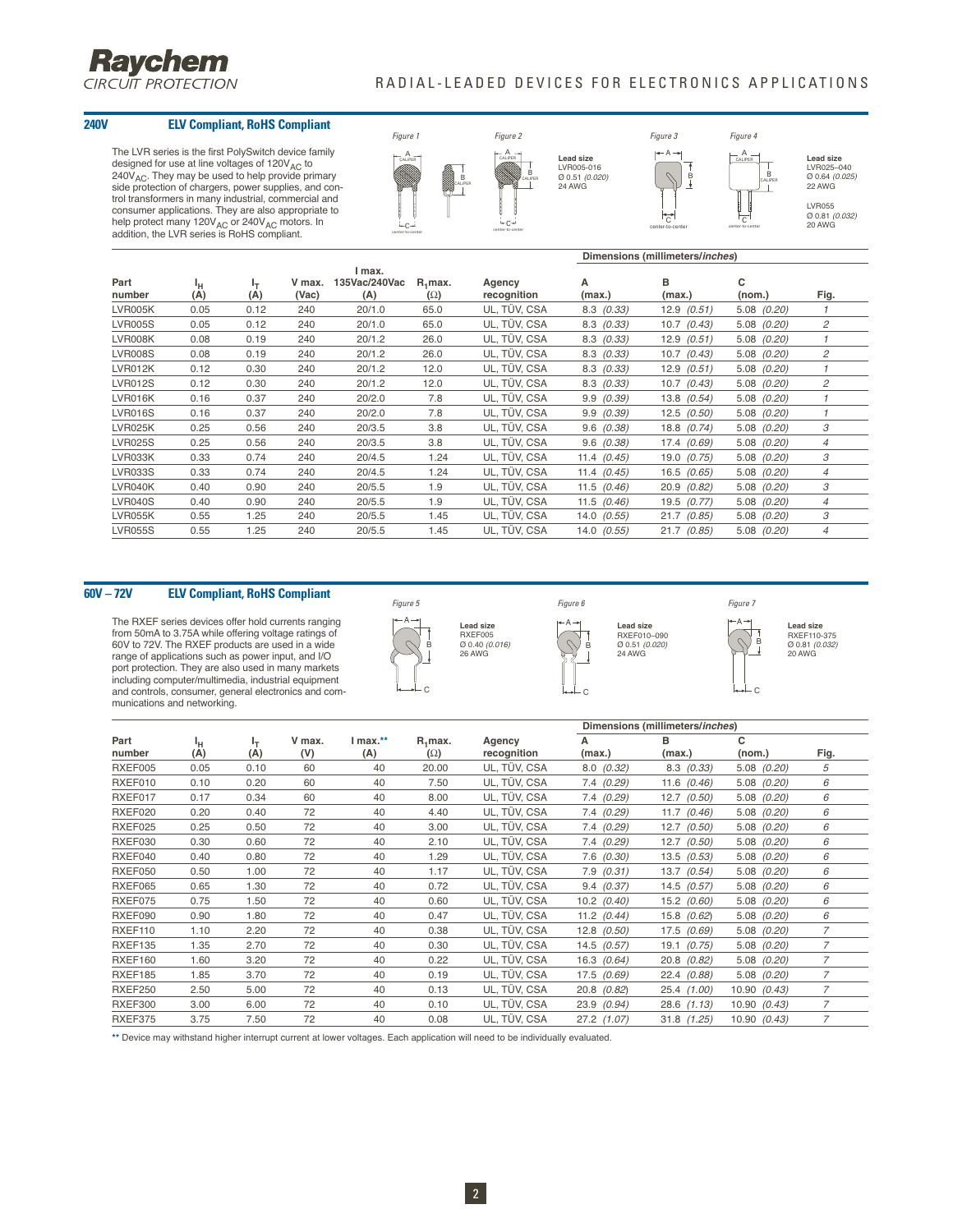

#### **33V ELV Compliant, RoHS Compliant**

The RTEF series devices offer a 33V rating and tighter trip-to-hold ratios than other radial-leaded devices to help comply with the IEEE 1394 specification. These devices can also be used in other applications where the benefit of a tighter trip-to-hold ratio is desired.



|                |           |     |               |                 |                          |                       | Dimensions (millimeters/inches) |                 |                 |      |
|----------------|-----------|-----|---------------|-----------------|--------------------------|-----------------------|---------------------------------|-----------------|-----------------|------|
| Part<br>number | ٠н<br>(A, | (A) | V max.<br>(V) | l max.**<br>(A) | $R_1$ max.<br>$(\Omega)$ | Agency<br>recognition | (max.)                          | (max.)          | (nom.)          | Fig. |
| RTEF120        | .20       | 2.3 | 33            | 40              | 0.180                    | UL. TÜV. CSA          | 7.4 (0.29)                      | $12.2$ $(0.48)$ | $5.08$ $(0.20)$ |      |
| RTEF135        | .35       | 2.5 | 33            | 40              | 0.143                    | UL. TÜV. CSA          | 7.4(0.29)                       | $14.2$ (0.56)   | $5.08$ $(0.20)$ |      |
| RTEF190        | .90       | 3.0 | 33            | 40              | 0.092                    | UL. TÜV. CSA          | 8.9(0.35)                       | $13.5$ $(0.53)$ | $5.08$ $(0.20)$ |      |

**\*\*** Device may withstand higher interrupt current at lower voltages. Each application will need to be individually evaluated.

#### **30V ELV Compliant, RoHS Compliant**

The RUEF series devices offer hold currents from 900mA to 9.0A. They are used in many markets including computer/multimedia, industrial equipment and controls, as well as consumer and general electronics.



B **Lead size**<br>RUEF300–900<br>Ø 0.81 *(0.032)* 20 AWG

Figure 10  $- A -$ 

C

|                |           |           |               |                 |                          |                       |                 | Dimensions (millimeters/inches) |                 |      |
|----------------|-----------|-----------|---------------|-----------------|--------------------------|-----------------------|-----------------|---------------------------------|-----------------|------|
| Part<br>number | ١н<br>(A) | lτ<br>(A) | V max.<br>(V) | I max.**<br>(A) | $R_1$ max.<br>$(\Omega)$ | Agency<br>recognition | А<br>(max.)     | в<br>(max.)                     | с<br>(nom.)     | Fig. |
| RUEF090        | 0.90      | 1.8       | 30            | 40              | 0.22                     | UL, TÜV, CSA          | 7.4(0.29)       | $12.2$ $(0.48)$                 | $5.08$ $(0.20)$ | 9    |
| RUEF110        | 1.10      | 2.2       | 30            | 40              | 0.17                     | UL. TÜV. CSA          | 7.4(0.29)       | $14.2$ (0.56)                   | $5.08$ $(0.20)$ | 9    |
| RUEF135        | 1.35      | 2.7       | 30            | 40              | 0.13                     | UL, TÜV, CSA          | 8.9(0.35)       | $13.5$ $(0.53)$                 | $5.08$ $(0.20)$ | 9    |
| <b>RUEF160</b> | 1.60      | 3.2       | 30            | 40              | 0.11                     | UL, TÜV, CSA          | 8.9(0.35)       | $15.2$ (0.60)                   | $5.08$ $(0.20)$ | 9    |
| RUEF185        | 1.85      | 3.7       | 30            | 40              | 0.09                     | UL, TÜV, CSA          | $10.2$ $(0.40)$ | $15.7$ $(0.62)$                 | $5.08$ $(0.20)$ | 9    |
| <b>RUEF250</b> | 2.50      | 5.0       | 30            | 40              | 0.07                     | UL, TÜV, CSA          | 11.4 $(0.45)$   | $18.3$ $(0.72)$                 | $5.08$ $(0.20)$ | 9    |
| <b>RUEF300</b> | 3.00      | 6.0       | 30            | 40              | 0.08                     | UL, TÜV, CSA          | 11.4 $(0.45)$   | 17.3 (0.68)                     | $5.08$ $(0.20)$ | 10   |
| RUEF400        | 4.00      | 8.0       | 30            | 40              | 0.05                     | UL. TÜV. CSA          | $14.0$ $(0.55)$ | $20.1$ $(0.79)$                 | $5.08$ $(0.20)$ | 10   |
| <b>RUEF500</b> | 5.00      | 10.0      | 30            | 40              | 0.05                     | UL. TÜV. CSA          | $14.0$ (0.55)   | 24.9 (0.98)                     | 10.90 (0.43)    | 10   |
| <b>RUEF600</b> | 6.00      | 12.0      | 30            | 40              | 0.04                     | UL, TÜV, CSA          | $16.5$ $(0.65)$ | 24.9 (0.98)                     | 10.90 (0.43)    | 10   |
| RUEF700        | 7.00      | 14.0      | 30            | 40              | 0.03                     | UL. TÜV. CSA          | $19.1$ $(0.75)$ | $26.7$ $(1.05)$                 | 10.90(0.43)     | 10   |
| <b>RUEF800</b> | 8.00      | 16.0      | 30            | 40              | 0.02                     | UL, TÜV, CSA          | $21.6$ (0.85)   | $29.2$ $(1.15)$                 | 10.90 (0.43)    | 10   |
| RUEF900        | 9.00      | 18.0      | 30            | 40              | 0.02                     | UL, TÜV, CSA          | 24.1 (0.95)     | $29.7$ $(1.17)$                 | 10.90 (0.43)    | 10   |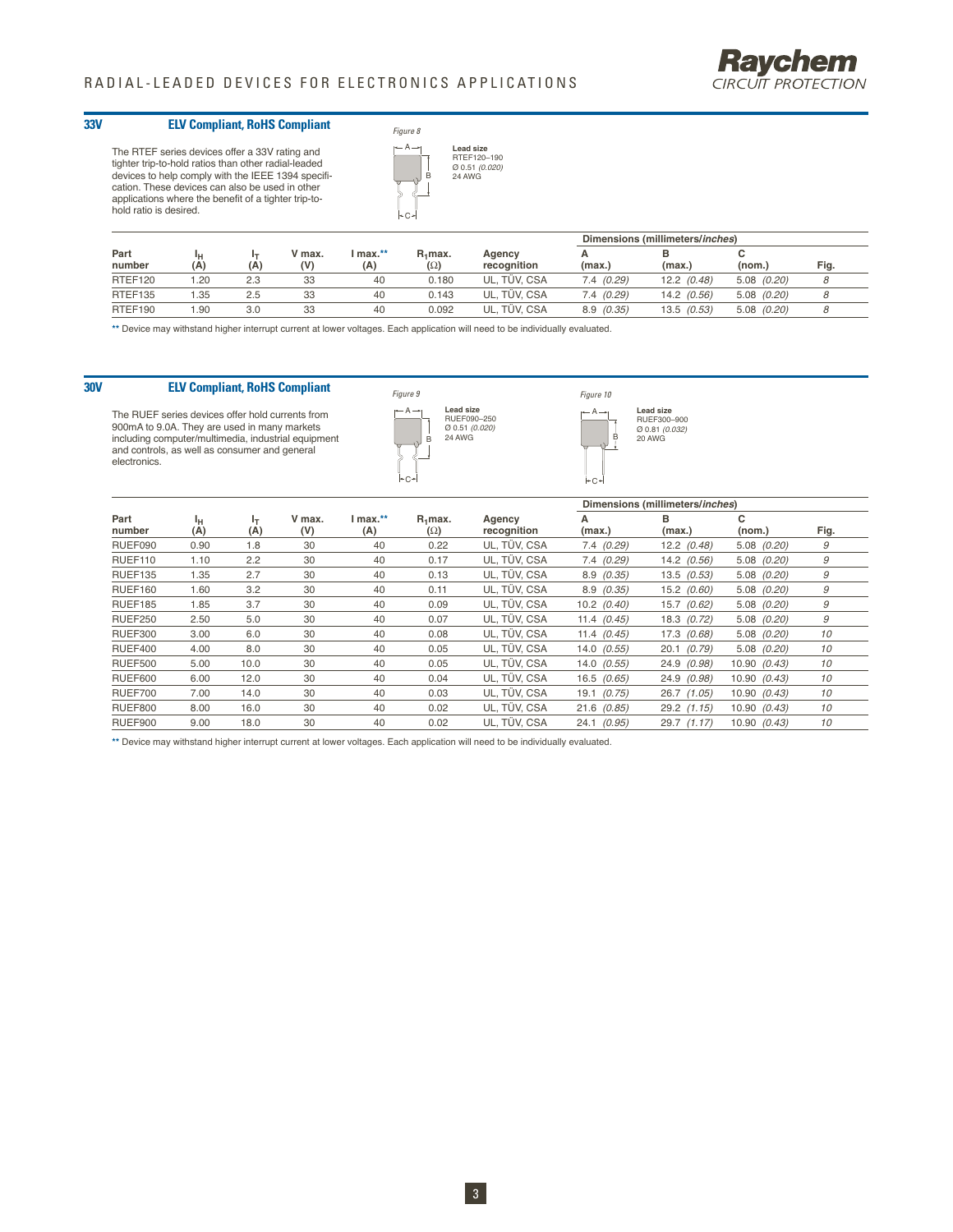

#### **16V High Temperature ELV Compliant, RoHS Compliant**

The RHEF series devices offer a high operating temperature (up to 125C) and the broadest range of hold currents available in the radial-leaded form factor (70mA to 15A). The RHEF series devices can also be advantageous for use in standard operating tempera-tures of up to 85C because they have a flatter thermal derating curve than other radial-leaded devices. Over the same temperature range, the trip-to-hold ratio is lower for an RHEF device compared with other PPTC devices.





B

RHEF1500 Ø 1.0 (0.04) 18 AWG

|            |                 |                |           |                 |                 |                          |                       | Dimensions (millimeters/inches) |                 |                 |      |
|------------|-----------------|----------------|-----------|-----------------|-----------------|--------------------------|-----------------------|---------------------------------|-----------------|-----------------|------|
|            | Part<br>number  | $I_H$ *<br>(A) | ŀτ<br>(A) | V max.<br>(Vdc) | I max.**<br>(A) | $R_1$ max.<br>$(\Omega)$ | Agency<br>recognition | А<br>(max.)                     | в<br>(max.)     | c<br>(nom.)     | Fig. |
|            | RHEF 30V        |                |           |                 |                 |                          |                       |                                 |                 |                 |      |
|            | RHEF050         | 0.5            | 0.92      | 30              | 40              | 1.1                      | UL, TÜV, CSA          | $7.4$ $(0.29)$                  | $12.7$ $(0.50)$ | $5.08$ $(0.20)$ | 11   |
|            | RHEF070         | 0.7            | 1.4       | 30              | 40              | 0.8                      | UL. TÜV. CSA          | $6.9$ $(0.27)$                  | $10.8$ $(0.43)$ | $5.08$ $(0.20)$ | 12   |
| <b>New</b> | RHEF100         | 1.0            | 1.8       | 30              | 40              | 0.43                     | UL, TÜV, CSA          | $9.7$ $(0.38)$                  | $13.6$ $(0.54)$ | $5.08$ $(0.20)$ | 11   |
|            | RHEF 16V        |                |           |                 |                 |                          |                       |                                 |                 |                 |      |
| <b>New</b> | RHEF200         | 2.0            | 3.8       | 16              | 100             | 0.110                    | UL, TÜV, CSA          | 9.40(0.37)                      | $14.4$ $(0.57)$ | $5.08$ $(0.20)$ | 11   |
|            | RHEF400         | 4.0            | 7.0       | 16              | 100             | 0.044                    | UL, TÜV, CSA          | 11.40 $(0.45)$                  | 18.0 (0.71)     | 5.08 (0.20)     | 13   |
| <b>New</b> | RHEF450         | 4.5            | 7.8       | 16              | 100             | 0.054                    | UL, TÜV, CSA          | 10.40 (0.41)                    | $15.6$ $(0.61)$ | 5.08 (0.20)     | 13   |
|            | RHEF600         | 6.0            | 10.8      | 16              | 100             | 0.032                    | UL, TÜV, CSA          | 11.20(0.44)                     | 21.0(0.83)      | $5.08$ $(0.20)$ | 13   |
|            | RHEF650         | 6.5            | 12.0      | 16              | 100             | 0.026                    | UL, TÜV, CSA          | 12.70 (0.50)                    | $22.2$ $(0.88)$ | $5.08$ $(0.20)$ | 13   |
|            | RHEF750         | 7.5            | 13.1      | 16              | 100             | 0.022                    | UL, TÜV, CSA          | 14.00 (0.55)                    | 23.5(0.93)      | $5.08$ $(0.20)$ | 13   |
|            | RHEF900         | 9.0            | 16.5      | 16              | 100             | 0.017                    | UL, TÜV, CSA          | 16.50 (0.65)                    | $25.7$ $(1.01)$ | $5.08$ $(0.20)$ | 13   |
|            | <b>RHEF1000</b> | 10.0           | 18.5      | 16              | 100             | 0.015                    | UL, TÜV, CSA          | 17.50 (0.69)                    | 26.5 (1.04)     | 10.90 (0.43)    | 13   |
| <b>New</b> | <b>RHEF1300</b> | 13.0           | 24.0      | 16              | 100             | 0.010                    | UL. TÜV. CSA          | 23.50 (0.925)                   | $28.7$ $(1.13)$ | 10.90 (0.43)    | 13   |
|            | <b>RHEF1500</b> | 15.0           | 28.0      | 16              | 100             | 0.0092                   | UL. TÜV. CSA          | 23.50 (0.925)                   | $28.7$ $(1.13)$ | 10.90 (0.43)    | 13   |

**\*** Hold current @ 25°C.

**\*\*** Device may withstand higher interrupt current at lower voltages. Each application will need to be individually evaluated.

#### **16V High Temperature ELV Compliant, RoHS Compliant**

The RGEF series devices are rated for 16V and have hold current ranges of 2.5A to 14A. These parts are smaller and trip faster than the RUEF devices with the same hold currents. In addition, they have tight trip-tohold ratios. If the application requires 16V rather than 30V and there are limitations on space, the RGEF devices can be the preferred choice. Like the RXEF and RUEF series devices, the RGEF devices are used in many markets including computer/multimedia, industrial equipment and controls, consumer and general electronics, as well as motor protection.



Figure 15 B **Lead size** RGEF300-RGE1100 Ø 0.81 (0.032) 20 AWG RGEF1200-RGE1400 Ø 1.0 *(0.04)*<br>18 AWG

A

C

|                 |            |                     |                 |                 |                          |                       |                 | Dimensions (millimeters/inches) |                 |      |
|-----------------|------------|---------------------|-----------------|-----------------|--------------------------|-----------------------|-----------------|---------------------------------|-----------------|------|
| Part<br>number  | Чt*<br>(A) | $\mathbf{r}$<br>(A) | V max.<br>(Vdc) | I max.**<br>(A) | $R_1$ max.<br>$(\Omega)$ | Agency<br>recognition | А<br>(max.)     | в<br>(max.)                     | с<br>(nom.)     | Fig. |
| <b>RGEF250</b>  | 2.5        | 4.7                 | 16              | 100             | 0.0530                   | UL, TÜV, CSA          | $8.9$ $(0.35)$  | $12.8$ $(0.50)$                 | $5.08$ $(0.20)$ | 14   |
| RGEF300         | 3.0        | 5.1                 | 16              | 100             | 0.0980                   | UL, TÜV, CSA          | $7.1$ (0.28)    | 11.0 $(0.43)$                   | $5.08$ $(0.20)$ | 15   |
| RGEF400         | 4.0        | 6.8                 | 16              | 100             | 0.0600                   | UL, TÜV, CSA          | $8.9$ $(0.35)$  | $12.8$ $(0.50)$                 | $5.08$ $(0.20)$ | 15   |
| <b>RGEF500</b>  | 5.0        | 8.5                 | 16              | 100             | 0.0340                   | UL, TÜV, CSA          | 10.4(0.41)      | 14.3 (0.56)                     | $5.08$ $(0.20)$ | 15   |
| <b>RGEF600</b>  | 6.0        | 10.2                | 16              | 100             | 0.0280                   | UL. TÜV. CSA          | $10.7$ $(0.42)$ | $17.1$ $(0.67)$                 | $5.08$ $(0.20)$ | 15   |
| RGEF700         | 7.0        | 11.9                | 16              | 100             | 0.0220                   | UL, TÜV, CSA          | 11.2 $(0.44)$   | 19.7 (0.78)                     | $5.08$ $(0.20)$ | 15   |
| <b>RGEF800</b>  | 8.0        | 13.6                | 16              | 100             | 0.0175                   | UL, TÜV, CSA          | $12.7$ $(0.50)$ | 20.9(0.82)                      | $5.08$ $(0.20)$ | 15   |
| RGEF900         | 9.0        | 15.3                | 16              | 100             | 0.0135                   | UL, TÜV, CSA          | $14.0$ $(0.55)$ | $21.7$ (0.85)                   | $5.08$ $(0.20)$ | 15   |
| <b>RGEF1000</b> | 10.0       | 17.0                | 16              | 100             | 0.0102                   | UL, TÜV, CSA          | $16.5$ $(0.65)$ | 25.2(0.99)                      | $5.08$ $(0.20)$ | 15   |
| <b>RGEF1100</b> | 11.0       | 18.7                | 16              | 100             | 0.0089                   | UL, TÜV, CSA          | $17.5$ $(0.69)$ | $26.0$ $(1.02)$                 | $5.08$ $(0.20)$ | 15   |
| <b>RGEF1200</b> | 12.0       | 20.4                | 16              | 100             | 0.0086                   | UL. TÜV. CSA          | 17.5(0.69)      | 28.0(1.10)                      | 10.90 (0.43)    | 15   |
| <b>RGEF1400</b> | 14.0       | 23.8                | 16              | 100             | 0.0064                   | UL. TÜV. CSA          | $23.5$ $(0.92)$ | 27.9(1.10)                      | 10.90 (0.43)    | 15   |

**\*** Hold current @ 25°C.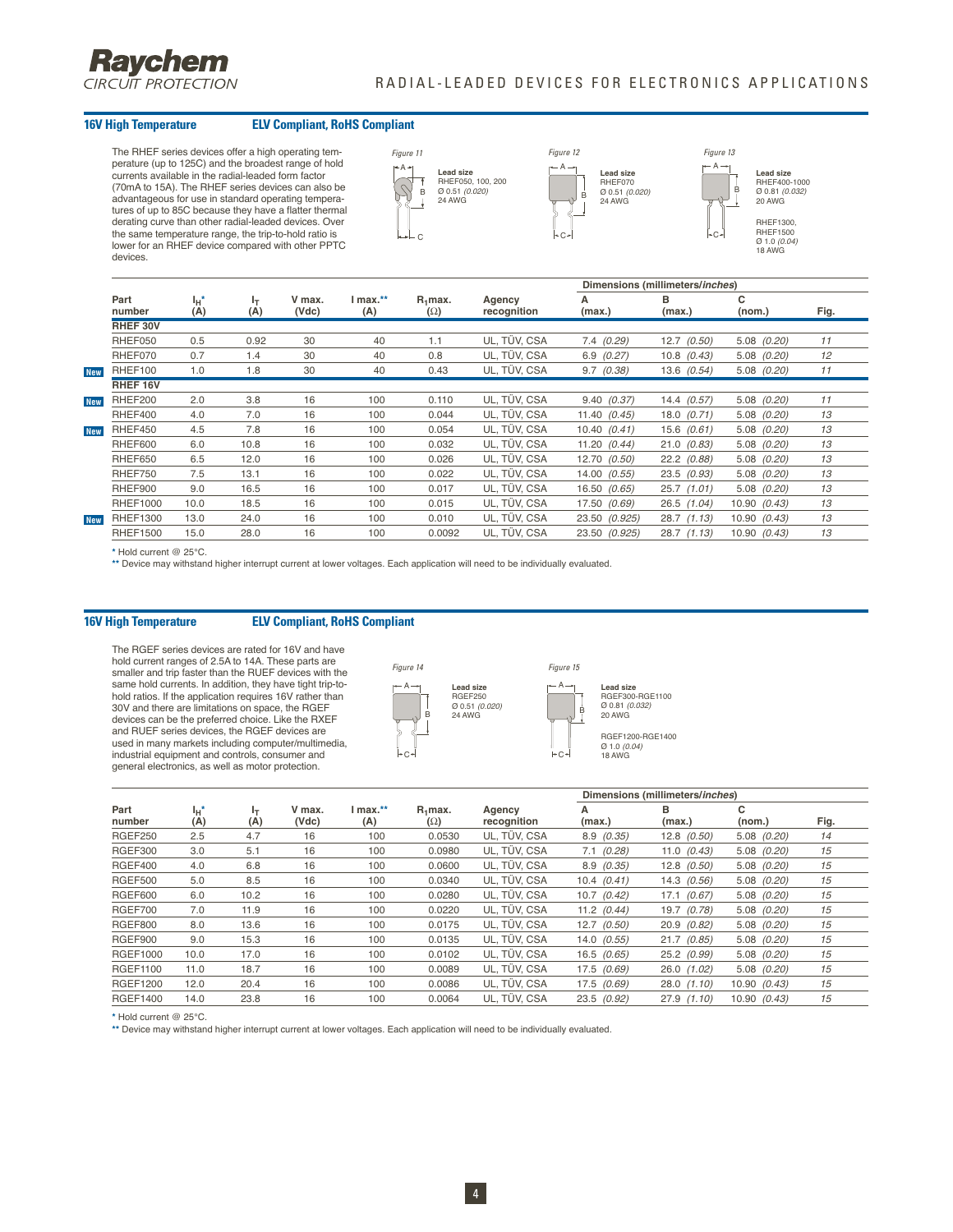#### **16V High Temperature ELV Compliant, RoHS Compliant**





|                |      |     |               |                 |                                   |                       | Dimensions (millimeters/ <i>inches</i> ) |                 |                 |      |
|----------------|------|-----|---------------|-----------------|-----------------------------------|-----------------------|------------------------------------------|-----------------|-----------------|------|
| Part<br>number | (A)  | (A) | V max.<br>(V) | I max.**<br>(A) | R <sub>i</sub> max.<br>$(\Omega)$ | Agency<br>recognition | (max.)                                   | в<br>(max.)     | с<br>(nom.)     | Fig. |
| RUSBF090       | 0.90 | 1.8 | 16            | 40              | 0.18                              | UL. TÜV. CSA          | 7.4(0.29)                                | $12.2$ $(0.48)$ | $5.08$ $(0.20)$ | 16   |
| RUSBF110       | 1.10 | 2.2 | 16            | 40              | 0.14                              | UL. TÜV. CSA          | 7.4(0.29)                                | 14.2 (0.56)     | $5.08$ $(0.20)$ | 16   |
| RUSBF135       | . 35 | 2.7 | 16            | 40              | 0.12                              | UL. TÜV. CSA          | 8.9(0.35)                                | 13.5 (0.53)     | $5.08$ $(0.20)$ | 16   |
| RUSBF160       | .60  | 3.2 | 16            | 40              | 0.11                              | UL. TÜV. CSA          | 8.9(0.35)                                | 15.2 (0.60)     | $5.08$ $(0.20)$ | 16   |
| RUSBF185       | 85،، | 3.7 | 16            | 40              | 0.09                              | UL. TÜV. CSA          | $10.2$ $(0.40)$                          | 15.7 (0.62)     | $5.08$ $(0.20)$ | 16   |
| RUSBF250       | 2.50 | 5.0 | 16            | 40              | 0.06                              | UL, TÜV, CSA          | 11.4 $(0.45)$                            | 18.3 (0.72)     | $5.08$ $(0.20)$ | 16   |
|                |      |     |               |                 |                                   |                       |                                          |                 |                 |      |

**\*\*** Device may withstand higher interrupt current at lower voltages. Each application will need to be individually evaluated.

### **6V ELV Compliant, RoHS Compliant**

The RUSBF series devices were developed for the USB serial bus specification in computer and multimedia applications. These 6V products are particularly well suited for USB computer monitor protection applications where through-hole devices are still the preferred solution.



C

|          |      |      |               |          |            |              | Dimensions (millimeters/inches) |                  |                 |      |  |
|----------|------|------|---------------|----------|------------|--------------|---------------------------------|------------------|-----------------|------|--|
| Part     | ٠н   |      | V max.<br>(V) | l max.** | $R_1$ max. | Agency       |                                 |                  |                 |      |  |
| number   | (A   | (A)  |               | (A)      | $(\Omega)$ | recognition  | (max.)                          | (max.            | (nom.)          | Fig. |  |
| RUSBF075 | 0.75 | l.30 |               | 40       | 0.23       | UL. TÜV. CSA | 6.9(0.27)                       | 11.4(0.45)       | $5.08$ $(0.20)$ |      |  |
| RUSBF120 | .20  | 2.00 |               | 40       | 0.14       | UL. TÜV. CSA | 6.9(0.27)                       | 11.7(0.46)       | $5.08$ $(0.20)$ |      |  |
| RUSBF155 | .55  | 2.65 |               | 40       | 0.10       | UL, TÜV, CSA | 6.9(0.27)                       | 11.7<br>' (0.46) | $5.08$ $(0.20)$ |      |  |

**Lead size**<br>Ø 0.51 *(0.020)*<br>24 AWG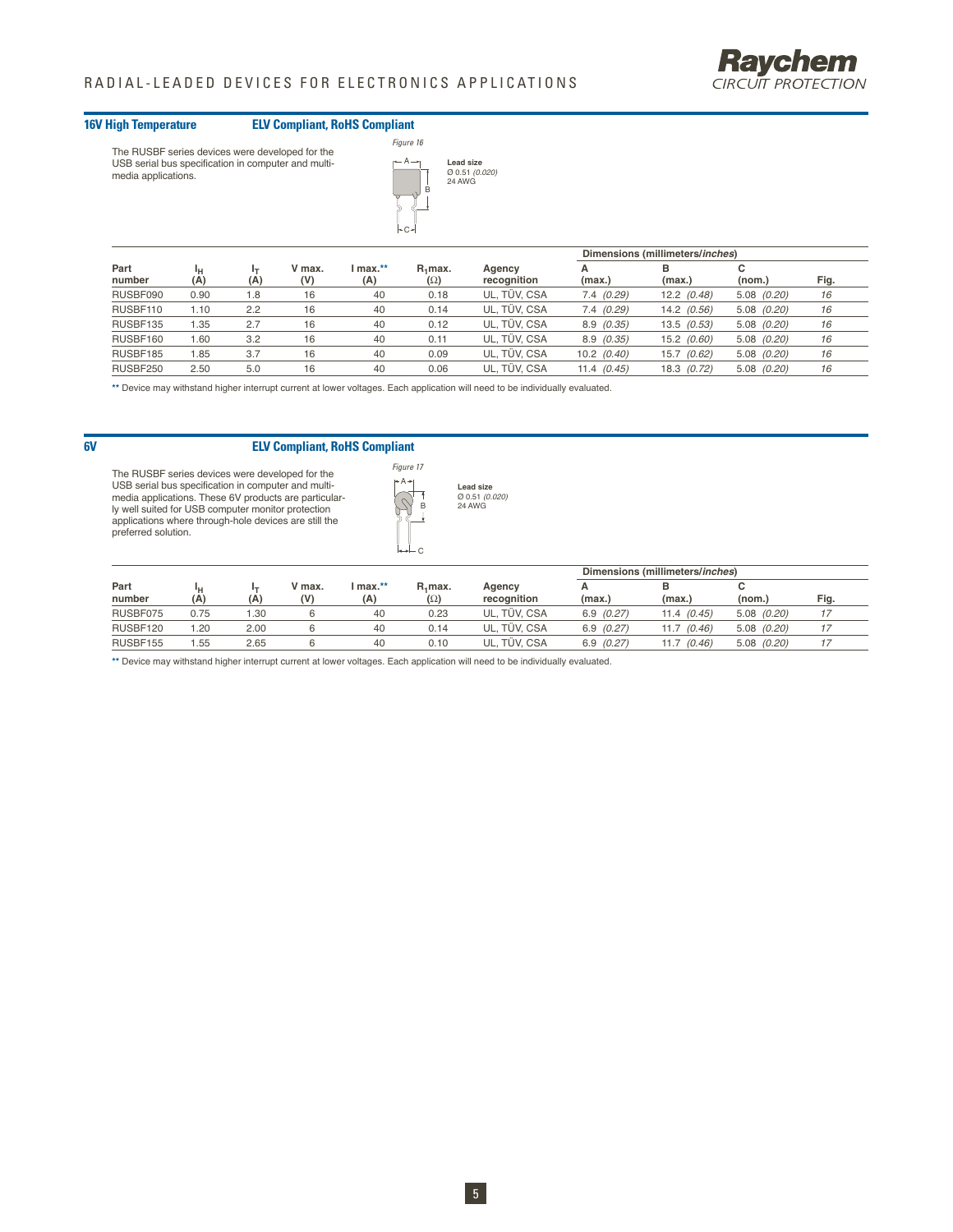

**TR250**

These product lines consist of radial-leaded and surface-mount devices that help protect against short duration high voltage faults (250-600Vrms). TR and TS products are designed to help meet the protection needs of telecommunications applications. BBR devices help provide overcurrent protection of the power tap in hybrid-coaxial applications.



C

B



| Part<br>number          | ч<br>(A) | ŀт<br>(A) | V max. Operating<br>(Vdc) | V max. Interrupt<br>(Vrms) | I max.<br>(A) | R min.<br>$(\Omega)$ | R max.<br>$(\Omega)$ | $R_1$ max.<br>$(\Omega)$ | Agency<br>recognition | Fig.           |
|-------------------------|----------|-----------|---------------------------|----------------------------|---------------|----------------------|----------------------|--------------------------|-----------------------|----------------|
| TR250-080T              | 0.080    | 0.160     | 60                        | 250                        | 3.0           | 15.0                 | 22.0                 | 33.0                     | UL, TÜV, CSA          | $\mathcal I$   |
| TR250-080U              | 0.080    | 0.160     | 60                        | 250                        | 3.0           | 14.0                 | 20.0                 | 33.0                     | UL, TÜV, CSA          | $\mathcal I$   |
| TR250-110U              | 0.110    | 0.220     | 60                        | 250                        | 3.0           | 5.0                  | 9.0                  | 16.0                     | UL, TÜV, CSA          | $\mathcal I$   |
| TR250-120               | 0.120    | 0.240     | 60                        | 250                        | 3.0           | 4.0                  | 8.0                  | 16.0                     | UL, TÜV, CSA          | $\overline{c}$ |
| TR250-120T              | 0.120    | 0.240     | 60                        | 250                        | 3.0           | 7.0                  | 12.0                 | 16.0                     | UL, TÜV, CSA          | 2              |
| TR250-120T-RA           | 0.120    | 0.240     | 60                        | 250                        | 3.0           | 7.0                  | 9.0                  | 16.0                     | UL, TÜV, CSA          | $\mathfrak{p}$ |
| TR250-120T-RC           | 0.130    | 0.240     | 60                        | 250                        | 3.0           | 5.4                  | 7.5                  | 14.0                     | UL, TÜV, CSA          | $\mathfrak{p}$ |
| TR250-120T-RF           | 0.120    | 0.240     | 60                        | 250                        | 3.0           | 6.0                  | 10.5                 | 16.0                     | UL, TÜV, CSA          | 2              |
| TR250-120T-R1           | 0.120    | 0.240     | 60                        | 250                        | 3.0           | 6.0                  | 9.0                  | 16.0                     | UL, TÜV, CSA          | 2              |
| TR250-120T-R2           | 0.120    | 0.240     | 60                        | 250                        | 3.0           | 8.0                  | 10.5                 | 16.0                     | UL, TÜV, CSA          | 2              |
| TR250-120U              | 0.120    | 0.240     | 60                        | 250                        | 3.0           | 6.0                  | 10.0                 | 16.0                     | UL, TÜV, CSA          | $\mathfrak{p}$ |
| TR250-120UT             | 0.120    | 0.240     | 60                        | 250                        | 3.0           | 7.0                  | 12.0                 | 16.0                     | UL, TÜV, CSA          | $\mathfrak{p}$ |
| TR250-145               | 0.145    | 0.290     | 60                        | 250                        | 3.0           | 3.0                  | 6.0                  | 14.0                     | UL, TÜV, CSA          | $\overline{c}$ |
| TR250-145-RA            | 0.145    | 0.290     | 60                        | 250                        | 3.0           | 3.0                  | 5.5                  | 12.0                     | UL, TÜV, CSA          | $\overline{c}$ |
| TR250-145-RB            | 0.145    | 0.290     | 60                        | 250                        | 3.0           | 4.5                  | 6.0                  | 14.0                     | UL, TÜV, CSA          | $\mathfrak{p}$ |
| TR250-145T              | 0.145    | 0.290     | 60                        | 250                        | 3.0           | 5.4                  | 7.5                  | 14.0                     | UL, TÜV, CSA          | $\mathfrak{p}$ |
| TR250-145U              | 0.145    | 0.290     | 60                        | 250                        | 3.0           | 3.5                  | 6.5                  | 12.0                     | UL, TÜV, CSA          | 2              |
| TRF250-180 <sup>+</sup> | 0.180    | 0.650     | 100                       | 250                        | 10.0          | 0.8                  | 2.2                  | 4.0                      | UL, TÜV, CSA          |                |

These products are intended for telecom applications. For continuous line voltage applications, see LVR product line. Please see the Raychem Circuit Protection Databook for application details. Most products are available in binned versions for resistance-matched applications. Please see Raychem Circuit Protection Databook for performance details.

**†** F is for RoHS compliant devices.

|                |                 | Dimensions (millimeters/inches) |                 |                 |                 |                |
|----------------|-----------------|---------------------------------|-----------------|-----------------|-----------------|----------------|
| Part<br>number | A<br>(max.)     | в<br>(max.)                     | с<br>(max.)     | D<br>(min.)     | Е<br>(typ.)     | Fig.           |
| TR250-080T     | 5.8 (0.228)     | 9.9(0.390)                      | $4.6$ $(0.181)$ | $4.7$ $(0.185)$ | $5.0$ $(0.197)$ |                |
| TR250-080U     | 4.8 (0.189)     | $9.3 \quad (0.366)$             | $3.8$ $(0.150)$ | $4.7$ $(0.185)$ | $5.0$ $(0.197)$ |                |
| TR250-110U     | $5.3$ $(0.210)$ | $9.4$ $(0.370)$                 | $3.8$ $(0.150)$ | $4.7$ $(0.185)$ | $5.0$ $(0.197)$ |                |
| TR250-120      | $6.5$ $(0.256)$ | $11.0$ $(0.433)$                | $4.6$ $(0.180)$ | $4.7$ $(0.185)$ | $5.0$ $(0.197)$ | 2              |
| TR250-120U     | $6.0$ $(0.236)$ | $10.0$ $(0.394)$                | $3.8$ $(0.150)$ | $4.7$ $(0.185)$ | $5.0$ $(0.197)$ | 2              |
| TR250-145      | $6.5$ $(0.256)$ | $11.0$ $(0.433)$                | $4.6$ $(0.180)$ | $4.7$ $(0.185)$ | $5.0$ $(0.197)$ | $\overline{c}$ |
| TR250-145U     | $6.0$ $(0.236)$ | $10.0$ $(0.394)$                | $3.8$ $(0.150)$ | $4.7$ $(0.185)$ | $5.0$ $(0.197)$ | 2              |
| TRF250-180     | $9.0$ $(0.354)$ | 12.0 (0.472)                    | $3.8$ $(0.150)$ | $4.7$ $(0.185)$ | $5.0$ $(0.197)$ |                |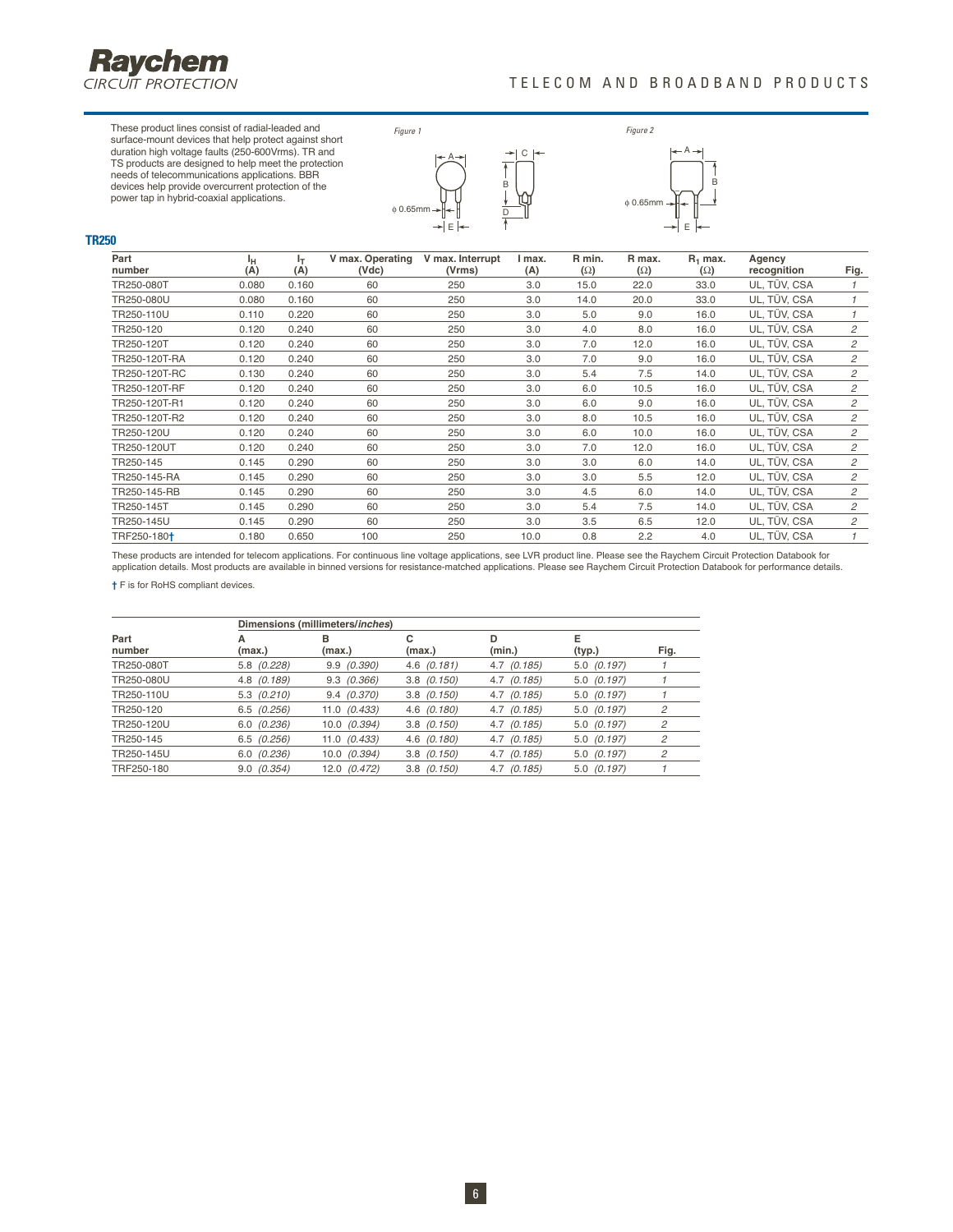### TELECOM AND BROADBAND PRODUCTS





|                    | Part               |       |       | V max. Operating | V max. Interrupt | max. | R min.     | R max.     | $R_1$ max. | Agency       |                |
|--------------------|--------------------|-------|-------|------------------|------------------|------|------------|------------|------------|--------------|----------------|
|                    | number             | (A)   | (A)   | (Vdc)            | (Vrms)           | (A)  | $(\Omega)$ | $(\Omega)$ | $(\Omega)$ | recognition  | Fig.           |
|                    | TS250-130          | 0.130 | 0.260 | 60               | 250 (650)        | 3.0  | 6.5        | 12.0       | 20.0       | UL, TÜV, CSA | 3              |
|                    | TS250-130-RA       | 0.130 | 0.260 | 60               | 250 (650)        | 3.0  | 6.5        | 9.0        | 15.0       | UL, TÜV, CSA | 3              |
|                    | TS250-130-RB       | 0.130 | 0.260 | 60               | 250 (650)        | 3.0  | 9.0        | 12.0       | 20.0       | UL. TÜV. CSA | 3              |
|                    | TS250-130-RC       | 0.130 | 0.260 | 60               | 250 (650)        | 3.0  | 7.0        | 10.0       | 17.0       | UL, TÜV, CSA | 3              |
| <b>Coming Soon</b> | TS250-130F         | 0.130 | 0.260 | 60               | 250 (650)        | 3.0  | 6.5        | 12.0       | 20.0       | UL. TÜV. CSA | 3              |
| <b>Coming Soon</b> | TS250-130F-RA      | 0.130 | 0.260 | 60               | 250 (650)        | 3.0  | 6.5        | 9.0        | 15.0       | UL. TÜV. CSA | 3              |
| <b>Comina Soon</b> | TS250-130F-RB      | 0.130 | 0.260 | 60               | 250 (650)        | 3.0  | 9.0        | 12.0       | 20.0       | UL. TÜV. CSA | 3              |
| <b>Coming Soon</b> | TS250-130F-RC      | 0.130 | 0.260 | 60               | 250 (650)        | 3.0  | 7.0        | 10.0       | 17.0       | UL, TÜV, CSA | 3              |
|                    | TSL250-080         | 0.080 | 0.160 | 80               | 250              | 3.0  | 5.0        | 11.0       | 20.0       | UL. TÜV. CSA |                |
| <b>Coming Soon</b> | <b>TSL250-080F</b> | 0.080 | 0.160 | 80               | 250              | 3.0  | 5.0        | 11.0       | 20.0       | UL. TÜV. CSA | $\overline{4}$ |
|                    | TSV250-130         | 0.130 | 0.260 | 60               | 250              | 3.0  | 4.0        | 7.0        | 12.0       | UL. TÜV. CSA | 5              |
| <b>Coming Soon</b> | <b>TSV250-130F</b> | 0.130 | 0.260 | 60               | 250              | 3.0  | 4.0        | 7.0        | 12.0       | UL. TÜV. CSA | 5              |
|                    |                    |       |       |                  |                  |      |            |            |            |              |                |

These products are intended for telecom applications. For continuous line voltage applications, see LVR product line. Please see the Raychem Circuit Protection Databook for application details. Most products are available in binned versions for resistance-matched applications. Please see Raychem Circuit Protection Databook for performance details.

|                           | Dimensions (millimeters/inches) |               |             |                 |      |
|---------------------------|---------------------------------|---------------|-------------|-----------------|------|
| Part<br>number            | (max.)                          | в<br>(max.)   | c<br>(max.) | D<br>(typ.)     | Fig. |
| TS250-130                 | 9.4(0.370)                      | $3.4$ (0.135) | 7.4 (0.290) | $0.3$ $(0.011)$ | 3    |
| TS250-130-RA              | 9.4(0.370)                      | $3.4$ (0.135) | 7.4 (0.290) | $0.3$ $(0.011)$ | 3    |
| TS250-130-RB              | 9.4(0.370)                      | $3.4$ (0.135) | 7.4 (0.290) | $0.3$ $(0.011)$ | 3    |
| TS250-130-RC              | 9.4(0.370)                      | $3.4$ (0.135) | 7.4 (0.290) | $0.3$ $(0.011)$ | 3    |
| Coming Soon TS250-130F    | 9.4(0.370)                      | $3.4$ (0.135) | 7.4 (0.290) | $0.3$ $(0.011)$ | 3    |
| Coming Soon TS250-130F-RA | 9.4(0.370)                      | $3.4$ (0.135) | 7.4 (0.290) | $0.3$ $(0.011)$ | 3    |
| Coming Soon TS250-130F-RB | 9.4(0.370)                      | $3.4$ (0.135) | 7.4 (0.290) | $0.3$ $(0.011)$ | 3    |
| Coming Soon TS250-130F-RC | 9.4(0.370)                      | $3.4$ (0.135) | 7.4 (0.290) | $0.3$ $(0.011)$ | 3    |
|                           |                                 |               |             |                 |      |

|                    |                    |                     | Dimensions (millimeters/inches) |                 |                 |                     |                |
|--------------------|--------------------|---------------------|---------------------------------|-----------------|-----------------|---------------------|----------------|
|                    | Part<br>number     | (max.)              | (max.)                          | (max.)          | (max.)          | (max.)              | Fig.           |
|                    | TSL250-080         | $7.9$ $(0.310)$     | $3.7$ (0.145)                   | $5.3$ $(0.210)$ | $0.4$ $(0.015)$ | $3.1 \quad (0.120)$ | $\overline{4}$ |
| <b>Comina Soon</b> | TSL250-080F        | $7.9$ $(0.310)$     | 3.7(0.145)                      | $5.3$ $(0.210)$ | $0.4$ (0.015)   | $3.1 \quad (0.120)$ |                |
|                    | TSV250-130         | $6.1 \quad (0.240)$ | 6.9 (0.270)                     | 3.0(0.126)      | 1.9 (0.075)     | $2.3$ $(0.091)$     | 5              |
| <b>Comina Soon</b> | <b>TSV250-130F</b> | $6.1$ $(0.240)$     | 6.9 (0.270)                     | 3.0(0.126)      | 1.9 (0.075)     | 2.3(0.091)          | b              |



|                  | Part<br>number | (A)   | (A)   | V max. Operating<br>(Vdc) | V max. Interrupt<br>(Vrms) | max.<br>(A) | R min.<br>$(\Omega)$ | R max.<br>$(\Omega)$ | $R_1$ max.<br>$(\Omega)$ | Agency<br>recognition | Fig. |
|------------------|----------------|-------|-------|---------------------------|----------------------------|-------------|----------------------|----------------------|--------------------------|-----------------------|------|
|                  | TRF600-150*    | 0.150 | 0.300 | 250                       | 600                        | 3.0         | 6.0                  | 10.0                 | 17.0                     | Pending               |      |
| New <sup>'</sup> | TRF600-150-RB* | 0.130 | 0.260 | 250                       | 600                        | 3.0         | 9.0                  | 12.0                 | 20.0                     | UL. CSA               |      |
|                  | TR600-160      | 0.160 | 0.320 | 250                       | 600                        | 3.0         | 4.0                  | 10.0                 | 18.0                     | UL. CSA               |      |
|                  | TR600-160-RA   | 0.160 | 0.320 | 250                       | 600                        | 3.0         | 4.0                  | 7.0                  | 16.0                     | UL. CSA               |      |
|                  | TR600-160-R1   | 0.160 | 0.320 | 250                       | 600                        | 3.0         | 4.0                  | 8.0                  | 17.0                     | UL. CSA               |      |

These products are intended for telecom applications. For continuous line voltage applications, see LVR product line. Please see the Raychem Circuit Protection Databook for<br>application details. Most products are available

**\*** These parts are RoHS compliant. TRF600-150 replaces TR600-150 and TR600-150-RA devices in new designs. TRF600-150-RB replaces TR600-150-RB devices in new designs.

|                |              | Dimensions (millimeters/inches) |            |                 |                 |      |
|----------------|--------------|---------------------------------|------------|-----------------|-----------------|------|
| Part<br>number | (max.)       | (max.)                          | (max.)     | (min.)          | (max.)          | Fig. |
| TRF600-150*    | 9.0(0.354)   | 12.5 (0.492)                    | 4.6(0.180) | 4.7(0.185)      | $5.0$ $(0.197)$ | 6    |
| TR600-160      | 16.0 (0.630) | 12.6 (0.496)                    | 6.0(0.236) | $4.7$ $(0.185)$ | $5.0$ $(0.197)$ |      |

**\*** This part is RoHS compliant and replaces TR600-150 and TR600-150-RA devices in new designs.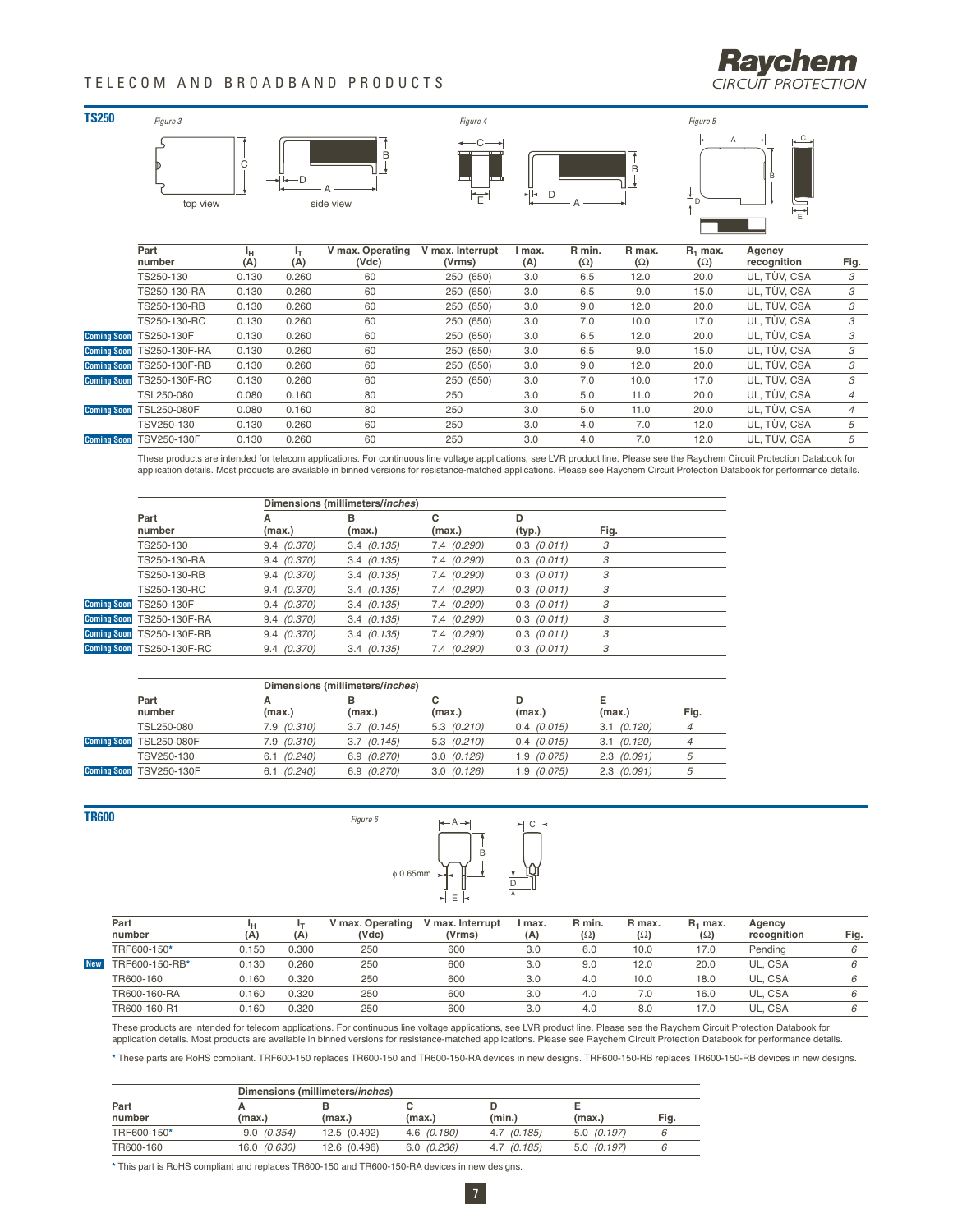# **Raychem**

### TELECOM AND BROADBAND PRODUCTS









|            | Part                 |       |       | V max. Operating | V max. Interrupt | l max. | R min.     | R max.       | R <sub>1</sub> max. | Agency      |      |
|------------|----------------------|-------|-------|------------------|------------------|--------|------------|--------------|---------------------|-------------|------|
|            | number               | (A    | (A)   | (Vdc)            | (Vrms)           | (A)    | $(\Omega)$ | $(\Omega)$   | $(\Omega)$          | recognition | Fig. |
|            | TS600-170            | 0.170 | 0.400 | 60               | 600              | 3.0    | 4.0        | 9.0          | 18.0                | UL, CSA     |      |
|            | TS600-200-RA-B-0.5   | 0.200 | 0.400 | 60               | 600              | 3.0    | 4.0        | 7.5          | 13.5                | UL, CSA     |      |
| <b>New</b> | TS600-170F*          | 0.170 | 0.400 | 60               | 600              | 3.0    | 4.0        | 9.0          | 18.0                | UL. CSA     |      |
| <b>New</b> | TS600-200F-RA-B-0.5* | 0.200 | 0.400 | 60               | 600              | 3.0    | 4.0        | 7.5          | 13.5                | UL. CSA     |      |
|            | TSM600-250           | 0.250 | 0.860 | 250              | 600              | 3.0    | 1.0        | $3.5$ (typ.) | 7.0                 | UL. CSA     |      |
|            | TSM600-250-RA        | 0.250 | 0.860 | 250              | 600              | 3.0    | 1.0        | $3.0$ (typ.) | 5.0                 | UL, CSA     | 8    |
| <b>New</b> | TSM600-250F*         | 0.250 | 0.860 | 250              | 600              | 3.0    | 1.0        | $3.5$ (typ.) | 7.0                 | UL, CSA     |      |
| <b>New</b> | TSM600-250F-RA*      | 0.250 | 0.860 | 250              | 600              | 3.0    | 0. ا       | $3.0$ (typ.) | 5.0                 | UL. CSA     | 8    |

These products are intended for telecom applications. For continuous line voltage applications, see LVR product line. Please see the Raychem Circuit Protection Databook for application details.

**\*** These parts are the RoHS compliant versions; they should be used for new designs.

|                      | Dimensions (millimeters/inches) |              |             |      |  |  |  |  |  |
|----------------------|---------------------------------|--------------|-------------|------|--|--|--|--|--|
| Part<br>number       | (max.)                          | в<br>(max.)  | с<br>(max.) | Fig. |  |  |  |  |  |
| TS600-170            | 19.4 (0.765)                    | 12.3 (0.485) | 8.3 (0.325) |      |  |  |  |  |  |
| TS600-200-RA-B-0.5   | 19.4 (0.765)                    | 12.3 (0.485) | 8.3 (0.325) |      |  |  |  |  |  |
| TS600-170F*          | 19.4 (0.765)                    | 12.3 (0.485) | 8.3 (0.325) |      |  |  |  |  |  |
| TS600-200F-RA-B-0.5* | 19.4 (0.765)                    | 12.3 (0.485) | 8.3 (0.325) |      |  |  |  |  |  |

**\*** These parts are the RoHS compliant versions; they should be used for new designs.

|            |                 |              | Dimensions (millimeters/inches) |                  |               |                 |                 |               |      |
|------------|-----------------|--------------|---------------------------------|------------------|---------------|-----------------|-----------------|---------------|------|
|            | Part            |              |                                 |                  |               |                 |                 |               |      |
|            | number          | (max.)       | (max.)                          | (max.)           | (max.)        | (max.)          | (max.)          | (min.)        | Fig. |
|            | TSM600-250      | 17.6 (0.691) | 11.7 (0.460)                    | $11.2$ $(0.440)$ | $5.2$ (0.230) | $2.8$ $(0.111)$ | $1.0$ $(0.038)$ | 2.0(0.080)    |      |
|            | TSM600-250-RA   | 17.6 (0.691) | (0.460)<br>11.7                 | $11.2$ $(0.440)$ | 5.2(0.230)    | $2.8$ $(0.111)$ | 1.0(0.038)      | 2.0(0.080)    |      |
| New        | TSM600-250F*    | 17.6 (0.691) | (0.460)<br>11.7                 | $11.2$ $(0.440)$ | 5.2(0.230)    | $2.8$ $(0.111)$ | 1.0(0.038)      | 2.0(0.080)    |      |
| <b>New</b> | TSM600-250F-RA* | 17.6 (0.691) | (0.460)<br>11.7                 | $11.2$ $(0.440)$ | $5.2$ (0.230) | $2.8$ $(0.111)$ | $1.0$ $(0.038)$ | $2.0$ (0.080) |      |



| Part<br>number | Α    | (A     | ′ max.<br>(Vdc) | max.<br>(A) | R min.<br>$(\Omega)$ | . max.<br>$(\Omega)$ | max.<br>$(\Omega)$ | Agency<br>recognition | Fig. |
|----------------|------|--------|-----------------|-------------|----------------------|----------------------|--------------------|-----------------------|------|
| <b>BBR550</b>  | 0.55 |        | 99              | ۷J          | 0.80                 | 1.30                 | .95                | UL.<br><b>CSA</b>     |      |
| <b>BBR750</b>  | 0.75 | $\sim$ | 99              | ۷Ľ          | 0.40                 | $\sim$<br>U.75       | .20                | UL.<br><b>CSA</b>     |      |

These products are intended for telecom applications. For continuous line voltage applications, see LVR product line. Please see the Raychem Circuit Protection Databook for application details.

|                |            | Dimensions (millimeters/inches) |            |          |      |  |  |  |  |  |  |
|----------------|------------|---------------------------------|------------|----------|------|--|--|--|--|--|--|
| Part<br>number | (max.)     | (max.)                          | (nom.)     | (min.)   | Fiq. |  |  |  |  |  |  |
| <b>BBR550</b>  | 10.9(0.43) | $14.0$ $(0.55)$                 | 5.80(0.23) | 7.6(0.3) |      |  |  |  |  |  |  |
| <b>BBR750</b>  | 11.9(0.47) | 15.5(0.61)                      | 5.80(0.23) | 7.6(0.3) |      |  |  |  |  |  |  |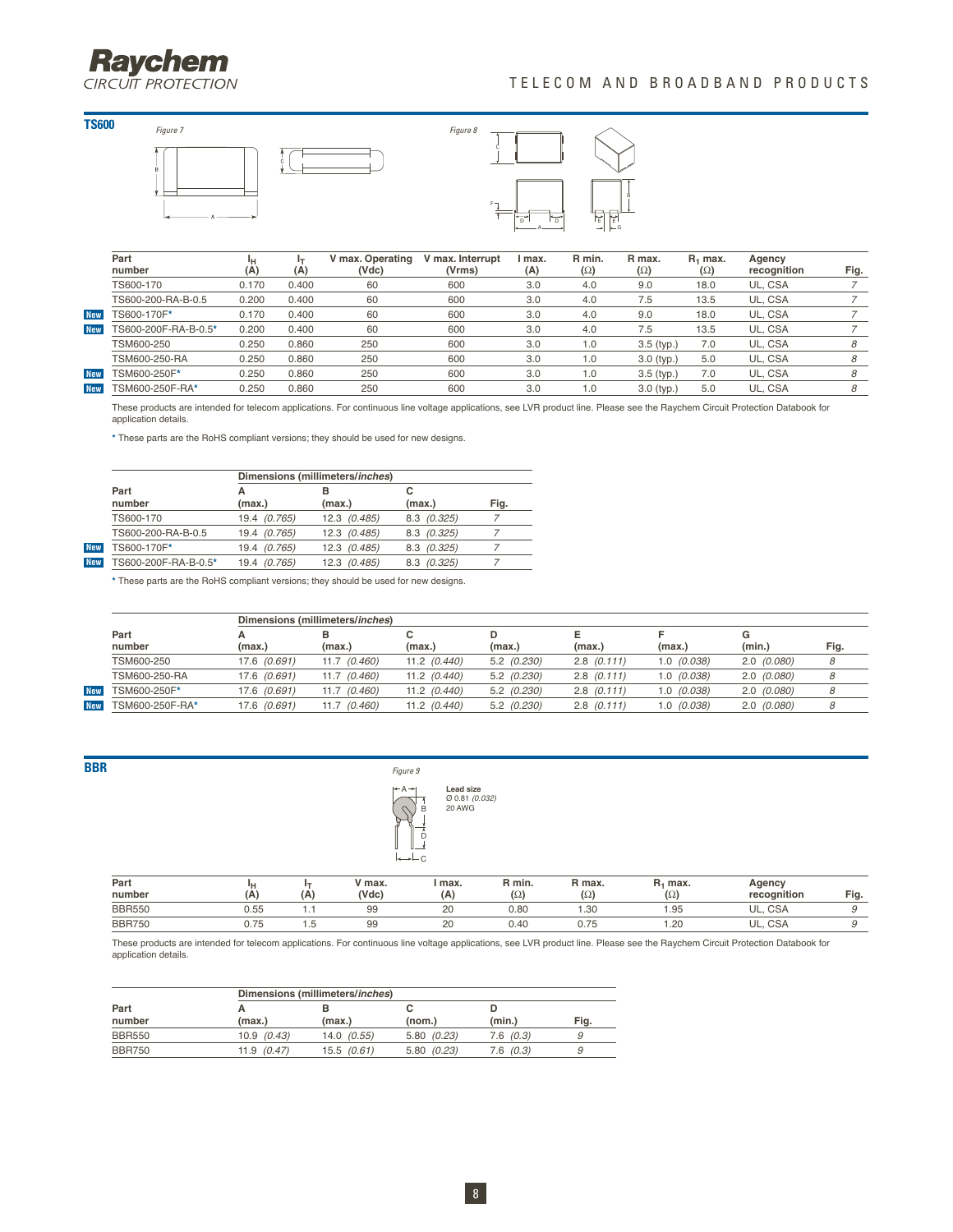

These product lines are designed for surface-mount applications. The variety of sizes enables installation in limited space applications such as crowded printed circuit boards, digital cameras, PC cards, subnotebook computers, computer peripheral equipment, and general electronics. These devices are designed for applications where such space is constrained and resettable circuit protection is desired.



| nanoSMDC Series Size: 3216 (mm), 1206 (mils) |                   |           |           |                 |             |                         |                          | <b>ELV Compliant, RoHS Compliant</b> |               |                                 |                 |                  |                   |      |
|----------------------------------------------|-------------------|-----------|-----------|-----------------|-------------|-------------------------|--------------------------|--------------------------------------|---------------|---------------------------------|-----------------|------------------|-------------------|------|
|                                              |                   |           |           |                 |             |                         |                          |                                      |               | Dimensions (millimeters/inches) |                 |                  |                   |      |
|                                              | Part<br>number    | ٠н<br>(A) | ŀт<br>(A) | V max.<br>(Vdc) | max.<br>(A) | $R_{min}$<br>$(\Omega)$ | $R_1$ max.<br>$(\Omega)$ | Agency<br>recognition                | А<br>(max.)   | в<br>(max.)                     | с<br>(max.)     | D<br>(min.)      | Е<br>(min.)       | Fig. |
| <b>Coming Soon</b>                           | nanoSMDC012F*     | 0.12      | 0.30      | 30              | 10          | 1.40                    | 6.50                     | Pending                              | $3.4$ (0.134) | $1.00$ $(0.039)$                | $1.8$ $(0.071)$ | $0.25$ $(0.010)$ | $0.076$ $(0.003)$ |      |
| <b>Coming Soon</b>                           | nanoSMDC016F*     | 0.16      | 0.40      | 30              | 10          | 1.10                    | 5.00                     | Pending                              | $3.4$ (0.134) | (0.039)<br>1.00                 | 1.8 (0.071)     | 0.25<br>(0.010)  | $0.076$ $(0.003)$ |      |
|                                              | nanoSMDC020F      | 0.20      | 0.42      | 24              | 100         | 0.65                    | 2.60                     | UL, TÜV, CSA                         | $3.4$ (0.134) | (0.025)<br>0.64                 | $1.8$ (0.071)   | (0.010)<br>0.25  | $0.076$ $(0.003)$ |      |
|                                              | nanoSMDC035F      | 0.35      | 0.75      | 16              | 20          | 0.45                    | 1.40                     | UL, TÜV, CSA                         | $3.4$ (0.134) | (0.025)<br>0.64                 | $1.8$ (0.071)   | (0.010)<br>0.25  | $0.076$ $(0.003)$ |      |
|                                              | nanoSMDC050F/13.2 | 0.50      | 1.10      | 13.2            | 100         | 0.20                    | 0.80                     | UL. TÜV. CSA                         | 3.4(0.134)    | (0.025)<br>0.64                 | $1.8$ $(0.071)$ | (0.010)<br>0.25  | $0.076$ $(0.003)$ |      |
|                                              | nanoSMDC075F      | 0.75      | 1.50      | 6               | 100         | 0.12                    | 0.40                     | UL. TÜV. CSA                         | $3.4$ (0.134) | $0.48$ $(0.019)$                | $1.8$ $(0.071)$ | (0.010)<br>0.25  | $0.076$ $(0.003)$ |      |
|                                              | nanoSMDC110F      | 1.10      | 2.20      | 6               | 100         | 0.07                    | 0.20                     | UL. TÜV. CSA                         | $3.4$ (0.134) | (0.039)<br>1.00                 | $1.8$ $(0.071)$ | (0.010)<br>0.25  | $0.076$ $(0.003)$ |      |
|                                              | nanoSMDC150F      | 1.50      | 3.00      | 6               | 100         | 0.04                    | 0.11                     | UL. TÜV. CSA                         | $3.4$ (0.134) | (0.035)<br>0.89                 | $1.8$ $(0.071)$ | (0.010)<br>0.25  | $0.076$ $(0.003)$ |      |
| <b>Coming Soon</b>                           | nanoSMDC200F*     | 2.00      | 4.00      | 6               | 100         | 0.02                    | 0.07                     | Pending                              | $3.4$ (0.134) | (0.049)<br>1.25                 | $1.8$ (0.071)   | $0.25$ $(0.010)$ | $0.076$ $(0.003)$ |      |
|                                              |                   |           |           |                 |             |                         |                          |                                      |               |                                 |                 |                  |                   |      |

**\*** Data is preliminary.

#### **microSMD Series Size: 3225 (mm), 1210 (mils) ELV Compliant, RoHS Compliant**

|                            |      |       |        |      |            |            |              | Dimensions (millimeters/inches) |                  |                  |                 |                  |      |
|----------------------------|------|-------|--------|------|------------|------------|--------------|---------------------------------|------------------|------------------|-----------------|------------------|------|
| Part                       | ١н   | Iт    | V max. | max. | $R_{min}$  | $R_1$ max. | Agency       |                                 | в                | с                | D               | F                |      |
| number                     | (A)  | (A)   | (Vdc)  | (A)  | $(\Omega)$ | $(\Omega)$ | recognition  | (max.)                          | (max.)           | (max.)           | (min.)          | (min.)           | Fig. |
| microSMD005F               | 0.05 | 0.15  | 30     | 10   | 3.6        | 50.0       | UL, TÜV, CSA | $3.43$ $(0.135)$                | $0.85$ $(0.034)$ | $2.80$ $(0.110)$ | $0.25$ (0.010)  | $0.20$ (0.008)   |      |
| microSMD010F               | 0.10 | 0.25  | 30     | 10   | 2.10       | 15.00      | UL, TÜV, CSA | $3.43$ $(0.135)$                | $0.85$ $(0.034)$ | 2.80<br>(0.110)  | 0.25<br>(0.010) | $0.20$ $(0.008)$ |      |
| microSMD035F               | 0.35 | 0.75  | 6      | 40   | 0.32       | 1.30       | UL, TÜV, CSA | $3.43$ $(0.135)$                | $0.62$ $(0.025)$ | 2.80<br>(0.110)  | $0.25$ (0.010)  | 0.20 (0.008)     |      |
| microSMD050F               | 0.50 | 0.001 | 13.2   | 40   | 0.25       | 0.90       | UL. TÜV. CSA | $3.43$ $(0.135)$                | $0.62$ $(0.025)$ | (0.110)<br>2.80  | 0.25(0.010)     | $0.20$ (0.008)   |      |
| microSMD075F               | 0.75 | 1.50  | 6      | 40   | 0.11       | 0.40       | UL, TÜV, CSA | $3.43$ (0.135)                  | $0.62$ $(0.025)$ | $2.80$ $(0.110)$ | 0.25(0.010)     | 0.20 (0.008)     |      |
| microSMD110F               | 1.10 | 2.20  | 6      | 40   | 0.07       | 0.21       | UL. TÜV. CSA | 3.43(0.135)                     | $0.48$ $(0.019)$ | 2.80<br>(0.110)  | 0.25(0.010)     | $0.20$ (0.008)   |      |
| microSMD150F               | . 50 | 3.00  | 6      | 40   | 0.04       | 0.11       | UL, TÜV, CSA | $3.43$ $(0.135)$                | 1.22 (0.048)     | 2.80<br>(0.110)  | $0.25$ (0.010)  | $0.20$ (0.008)   |      |
| microSMD175F<br><b>New</b> | .75  | 3.50  | 6      | 40   | 0.02       | 0.08       | UL, TÜV, CSA | 3.43(0.135)                     | $0.76$ $(0.030)$ | 2.80<br>(0.110)  | $0.25$ (0.010)  | $0.20$ (0.008)   |      |
|                            |      |       |        |      |            |            |              |                                 |                  |                  |                 |                  |      |

#### **miniSMDC Series Size: 4532 (mm), 1812 (mils) ELV Compliant, RoHS Compliant**

|                    |                  |      |                |        |        |            |            |              |              | Dimensions (millimeters/inches) |                 |                  |                  |              |
|--------------------|------------------|------|----------------|--------|--------|------------|------------|--------------|--------------|---------------------------------|-----------------|------------------|------------------|--------------|
|                    | Part             | ١н   | I <sub>T</sub> | V max. | I max. | $R_{min}$  | $R_1$ max. | Agency       |              | в                               | с               | D                | F                |              |
|                    | number           | (A)  | (A)            | (Vdc)  | (A)    | $(\Omega)$ | $(\Omega)$ | recognition  | (max.)       | (max.)                          | (max.)          | (min.)           | (min.)           | Fig.         |
|                    | miniSMDC014F     | 0.14 | 0.34           | 60     | 10     | 1.500      | 6.000      | UL, TÜV, CSA | 4.73 (0.186) | $0.89$ $(0.035)$                | 3.41 (0.134)    | $0.25$ $(0.010)$ | $0.20$ $(0.008)$ |              |
|                    | miniSMDC020F     | 0.20 | 0.40           | 30     | 10     | 0.600      | 3.300      | UL, TÜV, CSA | 4.73 (0.186) | $0.89$ $(0.035)$                | 3.41<br>(0.134) | $0.25$ $(0.010)$ | $0.20$ $(0.008)$ |              |
|                    | miniSMDC050F     | 0.50 | 1.00           | 24     | 100    | 0.150      | 1.000      | UL, TÜV, CSA | 4.73 (0.186) | 0.62<br>(0.025)                 | 3.41<br>(0.134) | 0.25<br>(0.010)  | $0.20$ $(0.008)$ |              |
|                    | miniSMDC075F     | 0.75 | 1.50           | 13.2   | 100    | 0.110      | 0.450      | UL, TÜV, CSA | 4.73 (0.186) | $0.62$ $(0.025)$                | (0.134)<br>3.41 | $0.25$ $(0.010)$ | $0.20$ $(0.008)$ |              |
| <b>New</b>         | miniSMDC075F/24  | 0.75 | 1.50           | 24     | 40     | 0.090      | 0.290      | UL, TÜV, CSA | 4.73 (0.186) | 1.07 (0.042)                    | 3.41<br>(0.134) | $0.25$ $(0.010)$ | $0.20$ $(0.008)$ |              |
|                    | miniSMDC110F     | 1.10 | 2.20           | 8      | 100    | 0.040      | 0.210      | UL, TÜV, CSA | 4.73 (0.186) | $0.62$ $(0.025)$                | (0.134)<br>3.41 | 0.25<br>(0.010)  | $0.20$ $(0.008)$ |              |
|                    | miniSMDC110F/16  | 1.10 | 2.20           | 16     | 100    | 0.060      | 0.180      | UL, TÜV, CSA | 4.73 (0.186) | 0.48<br>(0.019)                 | (0.134)<br>3.41 | 0.25<br>(0.010)  | $0.20$ $(0.008)$ |              |
| <b>New</b>         | miniSMDC110F/24  | 1.10 | 2.20           | 24     | 20     | 0.060      | 0.180      | UL, TÜV, CSA | 4.73 (0.186) | (0.042)<br>1.07                 | (0.134)<br>3.41 | 0.25<br>(0.010)  | $0.20$ $(0.008)$ |              |
|                    | miniSMDC125F     | 1.25 | 2.50           | 6      | 100    | 0.050      | 0.140      | UL, TÜV, CSA | 4.73 (0.186) | 0.48<br>(0.019)                 | 3.41<br>(0.134) | 0.25<br>(0.010)  | $0.20$ $(0.008)$ |              |
|                    | miniSMDC125F/16  | 1.25 | 2.50           | 16     | 100    | 0.050      | 0.140      | UL, TÜV, CSA | 4.73 (0.186) | (0.019)<br>0.48                 | (0.134)<br>3.41 | 0.25<br>(0.010)  | $0.20$ $(0.008)$ | $\mathcal I$ |
|                    | miniSMDC150F     | 1.50 | 3.00           | 6      | 100    | 0.040      | 0.110      | UL, TÜV, CSA | 4.73 (0.186) | 0.48<br>(0.019)                 | (0.134)<br>3.41 | 0.25<br>(0.010)  | $0.20$ $(0.008)$ |              |
| <b>New</b>         | miniSMDC150F/12  | 1.50 | 3.00           | 12     | 100    | 0.040      | 0.110      | UL, TÜV, CSA | 4.73 (0.186) | 0.48<br>(0.019)                 | 3.41<br>(0.134) | 0.25<br>(0.010)  | $0.20$ $(0.008)$ |              |
| <b>New</b>         | miniSMDC150F/24  | 1.50 | 3.00           | 24     | 20     | 0.040      | 0.120      | UL, TÜV, CSA | 4.73 (0.186) | 1.50<br>(0.060)                 | 3.41<br>(0.134) | 0.25<br>(0.010)  | $0.20$ $(0.008)$ |              |
|                    | miniSMDC160F     | 1.60 | 3.20           | 9      | 100    | 0.030      | 0.100      | UL, TÜV, CSA | 4.73 (0.186) | 0.48<br>(0.019)                 | (0.134)<br>3.41 | 0.25<br>(0.010)  | $0.20$ $(0.008)$ |              |
|                    | miniSMDC200F     | 2.00 | 4.00           | 8      | 100    | 0.020      | 0.070      | UL, TÜV, CSA | 4.73 (0.186) | 1.22<br>(0.048)                 | (0.134)<br>3.41 | 0.25<br>(0.010)  | $0.20$ $(0.008)$ |              |
|                    | miniSMDC260F     | 2.60 | 5.00           | 6      | 100    | 0.015      | 0.043      | UL, TÜV, CSA | 4.73 (0.186) | 1.25<br>(0.050)                 | 3.41<br>(0.134) | 0.25<br>(0.010)  | $0.20$ $(0.008)$ |              |
|                    | miniSMDC260F/12  | 2.60 | 5.00           | 12     | 100    | 0.015      | 0.047      | UL, TÜV, CSA | 4.73 (0.186) | (0.050)<br>1.25                 | (0.134)<br>3.41 | 0.25<br>(0.010)  | $0.20$ $(0.008)$ |              |
| <b>Coming Soon</b> | miniSMDC260F/16* | 2.60 | 5.00           | 16     | 100    | 0.015      | 0.047      | Pending      | 4.73 (0.186) | 1.25<br>(0.050)                 | 3.41<br>(0.134) | 0.25<br>(0.010)  | $0.20$ $(0.008)$ |              |

**\*** Data is preliminary.

|            | miniSMDE Series Size: 11550 (mm), 4420 (mils) |  |     |      |        |                         |            |                     | <b>ELV Compliant, RoHS Compliant</b> |                            |                                 |              |        |                             |      |
|------------|-----------------------------------------------|--|-----|------|--------|-------------------------|------------|---------------------|--------------------------------------|----------------------------|---------------------------------|--------------|--------|-----------------------------|------|
|            |                                               |  |     |      |        |                         |            |                     |                                      |                            | Dimensions (millimeters/inches) |              |        |                             |      |
|            | Part                                          |  |     |      | V max. | I max. R <sub>min</sub> |            | R <sub>1</sub> max. | Agency                               |                            |                                 |              |        |                             |      |
|            | number                                        |  | (A) | (A)  | (Vdc)  | (A)                     | $(\Omega)$ | $(\Omega)$          | recognition                          | (max.)                     | (max.)                          | (max.)       | (min.) | (min.)                      | Fia. |
| <b>New</b> | miniSMDE190F                                  |  | .90 | 3.80 | 16     | 100                     | 0.024      | 0.080               | UL, TÜV, CSA                         | 11.51 (0.453) 0.53 (0.021) |                                 | 5.33 (0.210) |        | 0.510 (0.020) 0.381 (0.015) |      |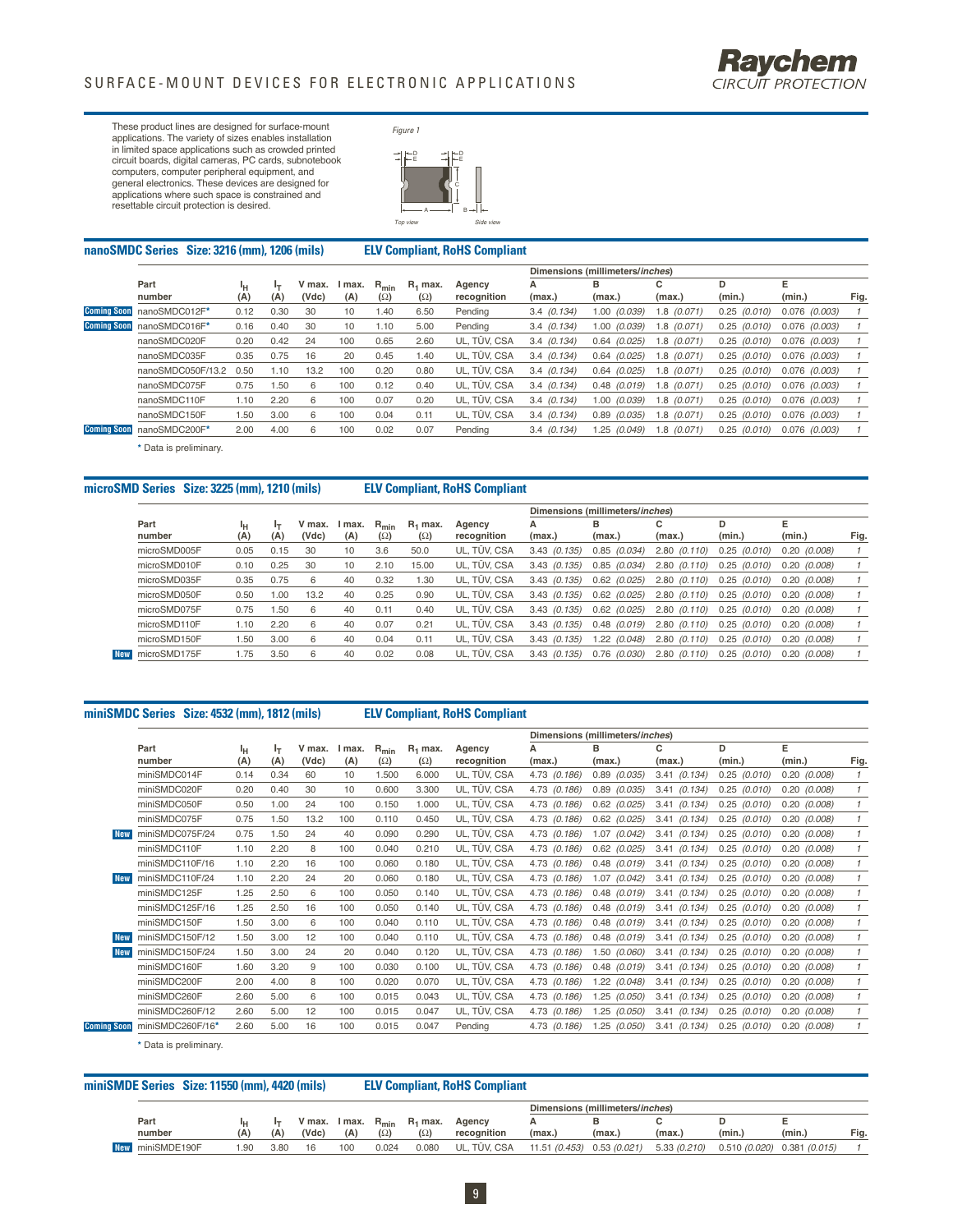

### SURFACE-MOUNT DEVICES FOR ELECTRONIC APPLICATIONS

These product lines are also designed for surfacemount applications. The products range in hold cur-<br>rents from 0.3A to 3.0A and voltages from 6V to 60V.<br>These devices are suited for high-density board appli-<br>cations in computer and computer peripheral products,<br>telecomm tions. They are designed to be reflowed onto a printed circuit board using standard surface-mount processes.





End view (midSMD products only)

midSMD Series Size: 5050 (mm), 2018 (mils)

|  | <b>ELV Compliant, RoHS Compliant</b> |  |  |  |  |
|--|--------------------------------------|--|--|--|--|
|--|--------------------------------------|--|--|--|--|

|            |                 |      |      |        |        |            |            |              | Dimensions (millimeters/inches) |                |              |             |             |      |
|------------|-----------------|------|------|--------|--------|------------|------------|--------------|---------------------------------|----------------|--------------|-------------|-------------|------|
|            | Part            | ٠н   |      | V max. | I max. | $R_{min}$  | $R_1$ max. | Agency       | А                               | в              |              |             | Е           |      |
|            | number          | (A)  | (A)  | (Vdc)  | (A)    | $(\Omega)$ | $(\Omega)$ | recognition  | (max.)                          | (max.)         | (max.)       | (min.)      | (min.)      | Fig. |
|            | SMD030F-2018    | 0.30 | 0.80 | 60     | 20     | 0.500      | 2.30       | UL. TÜV. CSA | 5.44 (0.214)                    | 1.78 (0.070)   | 4.93 (0.194) |             |             |      |
| <b>New</b> | decaSMDC050F/60 | 0.55 | 1.10 | 60     | 10     | 0.40       | 1.10       | UL. TÜV. CSA | 5.31 (0.209)                    | $0.89$ (0.035) | 4.80 (0.189) | 0.25(0.010) | 0.20(0.008) |      |
|            | SMD100F-2018    | .10  | 2.20 | 15     | 40     | 0.100      | 0.40       | UL. TÜV. CSA | 5.44 (0.214)                    | 1.52 (0.060)   | 4.93 (0.194) |             |             |      |
|            | SMD150F-2018    | .50  | 3.00 | 15     | 40     | 0.070      | 0.18       | UL. TÜV. CSA | 5.44(0.214)                     | 1.52 (0.060)   | 4.93 (0.194) |             |             |      |
|            | SMD200F-2018    | 2.00 | 4.20 | 6      | 40     | 0.048      | 0.10       | UL. TÜV. CSA | 5.44 (0.214)                    | 1.52 (0.060)   | 4.93 (0.194) |             |             |      |
|            |                 |      |      |        |        |            |            |              |                                 |                |              |             |             |      |

#### **SMD Series Size: 7555 (mm), 2920 (mils) ELV Compliant, RoHS Compliant**

|            |            |      |      |        |        |            |            |              | Dimensions (millimeters/inches) |                      |                 |      |
|------------|------------|------|------|--------|--------|------------|------------|--------------|---------------------------------|----------------------|-----------------|------|
|            | Part       | ŀн   | Iт   | V max. | l max. | $R_{min}$  | $R_1$ max. | Agency       | А                               | в                    | с               |      |
|            | number     | (A)  | (A)  | (Vdc)  | (A)    | $(\Omega)$ | $(\Omega)$ | recognition  | (max.)                          | (max.)               | (max.)          | Fig. |
|            | SMD030F    | 0.30 | 0.60 | 60     | 10     | 1.20       | 4.800      | UL, TÜV, CSA | 7.98 (0.314)                    | $3.18$ (0.125)       | 5.44 (0.214)    | 2    |
|            | SMD050F    | 0.50 | 1.00 | 60     | 10     | 0.350      | 1.400      | UL, TÜV, CSA | 7.98 (0.314)                    | $3.18$ $(0.125)$     | $5.44(0.214)$ 2 |      |
|            | SMD075F    | 0.75 | 1.50 | 30     | 40     | 0.350      | 1.000      | UL, TÜV, CSA | 7.98 (0.314)                    | $3.18$ $(0.125)$     | $5.44(0.214)$ 2 |      |
|            | SMD075F/60 | 0.75 | 1.50 | 60     | 10     | 0.350      | 1.000      | UL. TÜV. CSA | 7.98 (0.314)                    | $3.18$ (0.125)       | $5.44(0.214)$ 2 |      |
|            | SMD100F    | 1.10 | 2.20 | 30     | 40     | 0.120      | 0.480      | UL. TÜV. CSA | 7.98 (0.314)                    | $3.00 \quad (0.118)$ | 5.44 (0.214)    | 2    |
|            | SMD100F/33 | 1.10 | 2.20 | 33     | 40     | 0.120      | 0.410      | UL. TÜV. CSA | 7.98 (0.314)                    | 3.00 (0.118)         | 5.44 (0.214)    | - 2  |
| <b>New</b> | SMDH120    | 1.20 | 1.50 | 16     | 50     | 0.150      | 0.340      | Pending      | 7.98 (0.314)                    | $3.00 \quad (0.118)$ | 5.44 (0.214)    | - 2  |
|            | SMD125F    | 1.25 | 2.50 | 15     | 40     | 0.070      | 0.250      | UL, TÜV, CSA | 7.98 (0.314)                    | $3.00 \quad (0.118)$ | 5.44 (0.214)    | -2   |
|            | SMD260F    | 2.60 | 5.20 | 6      | 40     | 0.025      | 0.075      | UL, TÜV, CSA | 7.98 (0.314)                    | $3.00 \quad (0.118)$ | 5.44 (0.214)    | 2    |
|            | SMD300F    | 3.00 | 6.00 | 6      | 40     | 0.015      | 0.048      | UL. TÜV. CSA | 7.98 (0.314)                    | $3.00 \quad (0.118)$ | 5.44 (0.214)    | 2    |
|            |            |      |      |        |        |            |            |              |                                 |                      |                 |      |

**SMD2 Series Size: 8763 (mm), 3425 (mils) ELV Compliant, RoHS Compliant**

|                |      |      |                 |                                |            |                          |                       |              | Dimensions (millimeters/inches)                |                  |      |
|----------------|------|------|-----------------|--------------------------------|------------|--------------------------|-----------------------|--------------|------------------------------------------------|------------------|------|
| Part<br>number | (A)  | (A)  | V max.<br>(Vdc) | I max. R <sub>min</sub><br>(A) | $(\Omega)$ | $R_1$ max.<br>$(\Omega)$ | Agency<br>recognition | А<br>(max.)  | в<br>(max.)                                    | с<br>(max.)      | Fig. |
| SMD150F        | 50،، | 3.00 | 15              | 40                             | 0.060      | 0.250                    | UL, TÜV, CSA          |              | $9.40$ $(0.370)$ $3.00$ $(0.118)$              | 6.71 (0.264) 2   |      |
| SMD150F/33     | 50،، | 3.00 | 33              | 40                             | 0.080      | 0.230                    | UL, TÜV, CSA          | 9.40 (0.370) | 3.00 (0.118)                                   | 6.71 (0.264) 2   |      |
| SMDH160        | 1.60 | 3.20 | 16              | 70                             | 0.050      | 0.150                    | Pending               |              | $9.40$ $(0.370)$ $3.00$ $(0.118)$              | $6.71$ (0.264) 2 |      |
| SMD185F        | 80،، | 3.60 | -33             | 40                             | 0.065      | 0.165                    | UL. TÜV. CSA          |              | $9.40$ (0.370) $3.00$ (0.118) $6.71$ (0.264) 2 |                  |      |
| SMD200F        | 2.00 | 4.00 | 15              | 40                             | 0.050      | 0.125                    | UL. TÜV. CSA          |              | 9.40 (0.370) 3.00 (0.118) 6.71 (0.264) 2       |                  |      |
| SMD250F        | 2.50 | 5.00 | 15              | 40                             | 0.035      | 0.085                    | UL. TÜV. CSA          |              | 9.40 (0.370) 3.00 (0.118) 6.71 (0.264) 2       |                  |      |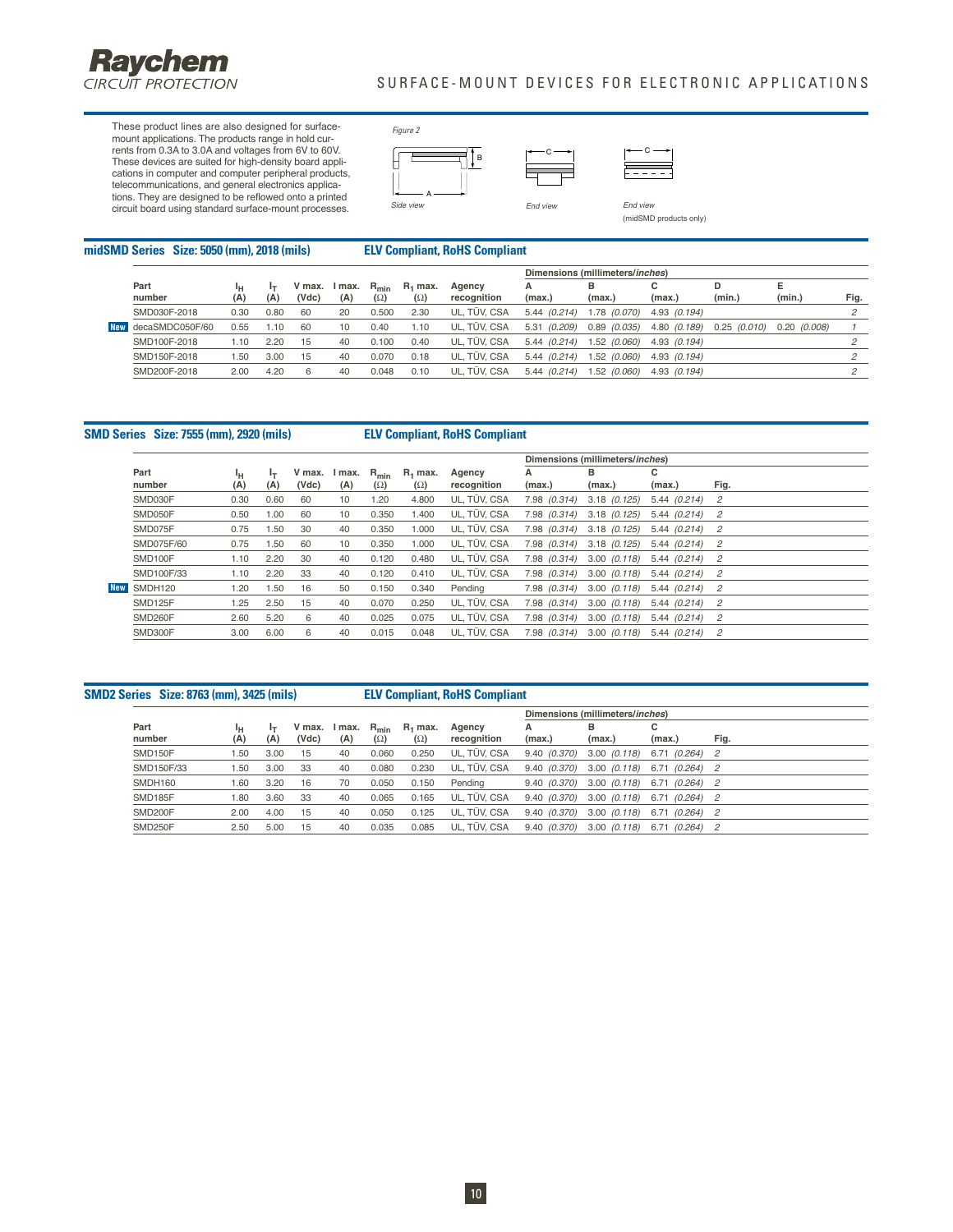

#### **VLR: 85˚C Typical Activation ELV Compliant, RoHS Compliant**



|                         |                |           |                 |               |                              |                       |              | Dimensions (millimeters/inches) |                 |      |
|-------------------------|----------------|-----------|-----------------|---------------|------------------------------|-----------------------|--------------|---------------------------------|-----------------|------|
| Part<br>number          | $I_H^*$<br>(A) | Iт<br>(A) | V max.<br>(Vdc) | l max.<br>(A) | R max, initial<br>$(\Omega)$ | Agency<br>recognition | (max.)       | в<br>(max.)                     | с<br>(max.)     | Fig. |
| VLR170F                 | 1.7            | 4.1       | 12              | 100           | 0.032                        | UL, TÜV, CSA          | 23.2 (0.913) | $3.9$ $(0.153)$                 | $0.8$ $(0.032)$ |      |
| VLR170L <sup>+</sup>    | 1.7            | 4.1       | 12              | 100           | 0.032                        | UL. TÜV. CSA          | 41.2 (1.622) | $3.9$ $(0.153)$                 | (0.032)<br>0.8  |      |
| VLR170UF                | 1.7            | 4.1       | 12              | 100           | 0.032                        | UL. TÜV. CSA          | 23.2 (0.913) | 3.7(0.146)                      | (0.028)<br>0.7  | 3    |
| <b>VLR175F</b>          | 1.75           | 4.2       | 12              | 100           | 0.031                        | UL, TÜV, CSA          | 24.5 (0.965) | $3.3$ $(0.130)$                 | $0.8$ $(0.032)$ |      |
| VLR175LF                | 1.75           | 4.2       | 12              | 100           | 0.031                        | UL. TÜV. CSA          | 31.7(1.248)  | $3.3$ $(0.130)$                 | (0.032)<br>0.8  |      |
| VLR175UF                | 1.75           | 4.2       | 12              | 100           | 0.031                        | UL, TÜV, CSA          | 24.5(0.96)   | $3.1 \quad (0.12)$              | (0.028)<br>0.7  | 3    |
| <b>VLR230F</b>          | 2.3            | 5         | 12              | 100           | 0.018                        | UL, TÜV, CSA          | 23.1 (0.909) | 5.3 (0.208)                     | (0.032)<br>0.8  |      |
| VLR230-C36 <sup>+</sup> | 2.3            | 5         | 12              | 100           | 0.018                        | UL, TÜV, CSA          | 27.7 (1.091) | $3.9$ $(0.153)$                 | $0.8$ $(0.032)$ |      |
| <b>VLR230St</b>         | 2.3            | 5         | 12              | 100           | 0.018                        | UL. TÜV. CSA          | 23.1 (0.909) | 5.3 (0.208)                     | (0.032)<br>0.8  | 2    |
| VLR230SU <sup>+</sup>   | 2.3            | 5         | 12              | 100           | 0.018                        | UL. TÜV. CSA          | 23.1 (0.909) | $5.1$ (0.201)                   | (0.028)<br>0.7  | 2    |
| VLR230UF                | 2.3            | 5         | 12              | 100           | 0.018                        | UL, TÜV, CSA          | 23.1 (0.909) | $5.1$ (0.201)                   | 0.7<br>(0.028)  | 3    |

**\*** Hold current @ 25°C.

**†** Please contact Raychem Circuit Protection for RoHS compliant version.

#### **VLP: 90˚C Typical Activation ELV Compliant, RoHS Compliant**

Providing both overcurrent and overtemperature protection, the low-resistance characteristics of the VLP devices help battery pack designers lower pack impedance. In addition, the VLP devices narrow, low-profile form factor and axial leads allow them to be welded directly to battery cells, conserving valuable space in portable electronics applications. Top View Side View Side View Top View Side View





Figure 5

|                |            |     |                 |               |                              |                       |              | Dimensions (millimeters/inches) |                |      |
|----------------|------------|-----|-----------------|---------------|------------------------------|-----------------------|--------------|---------------------------------|----------------|------|
| Part<br>number | 4H*<br>(A) | (A) | V max.<br>(Vdc) | ' max.<br>(A) | R max, initial<br>$(\Omega)$ | Agency<br>recognition | (max.)       | (max.)                          | (max.)         | Fig. |
| <b>VLP210+</b> |            |     | 16              | 60            | 0.030                        | UL. TÜV. CSA          | 17.5 (0.689) | 7.3 (0.287)                     | (0.032)<br>0.8 |      |
| <b>VLP220F</b> | 2.2        | 5.3 | 16              | 60            | 0.029                        | UL. TÜV. CSA          | 23.3 (0.917) | 3.9(0.154)                      | (0.032)<br>0.8 |      |
| VLP270F        |            | 6.5 | 16              | 60            | 0.018                        | UL, TÜV, CSA          | 23.1 (0.909) | 5.3 (0.208)                     | (0.032)<br>0.8 |      |

**\*** Hold current @ 25°C.

**†** Please contact Raychem Circuit Protection for RoHS compliant version.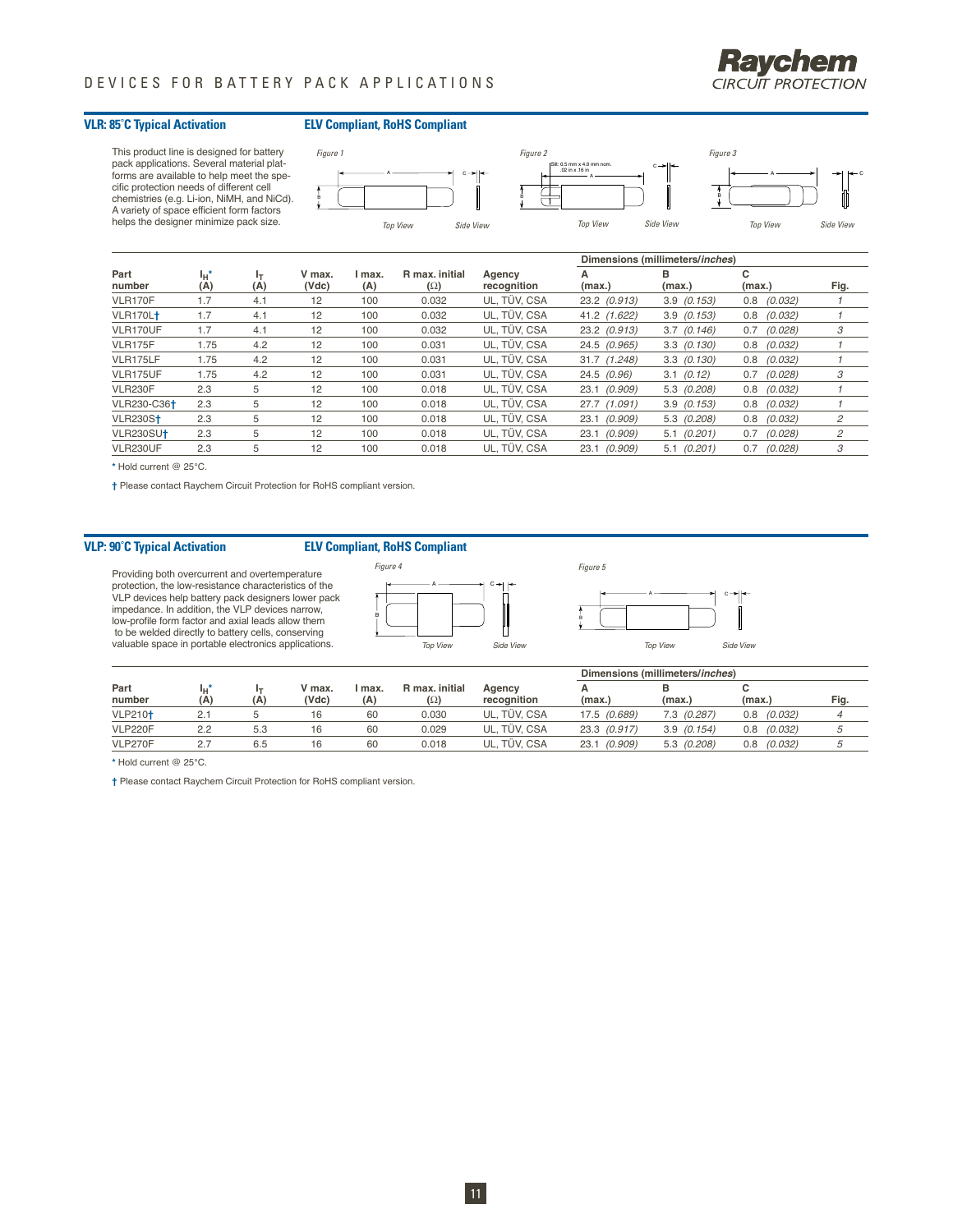

### DEVICES FOR BATTERY PACK APPLICATIONS

The conductive polymer composite in the VTP battery overcurrent protection devices helps provide increased safety with extended battery run time. These devices reach a high-resistance state at lower temperatures in NiMH and rechargeable lithium temperaturesensitive chemistries.

#### **VTP: 90˚C Typical Activation ELV Compliant, RoHS Compliant**

B

B



|                                |            |           |                 |               |                              |                       |                 | Dimensions (millimeters/inches) |                 |      |
|--------------------------------|------------|-----------|-----------------|---------------|------------------------------|-----------------------|-----------------|---------------------------------|-----------------|------|
| Part<br>number                 | Ιн*<br>(A) | ŀт<br>(A) | V max.<br>(Vdc) | l max.<br>(A) | R max, initial<br>$(\Omega)$ | Agency<br>recognition | (max.)          | в<br>(max.)                     | c<br>(max.)     | Fig. |
| VTP110F                        | 1.1        | 2.7       | 16              | 100           | 0.070                        | UL, TÜV, CSA          | 25.6 (1.007)    | $2.9$ (0.114)                   | $0.7$ $(0.028)$ | 11   |
| VTP170F                        | 1.7        | 3.4       | 16              | 100           | 0.052                        | UL, TÜV, CSA          | 17.5 (0.689)    | 7.4 (0.292)                     | 0.8<br>(0.03)   | 6    |
| <b>VTP170X+</b>                | 1.7        | 3.4       | 16              | 100           | 0.052                        | UL, TÜV, CSA          | 22.9(0.90)      | $5.3$ $(0.21)$                  | (0.03)<br>0.8   | 8    |
| VTP170XSF                      | 1.7        | 3.4       | 16              | 100           | 0.052                        | UL, TÜV, CSA          | 22.9 (0.90)     | $5.3$ $(0.21)$                  | 0.8<br>(0.03)   | 9    |
| VTP175LF                       | 1.75       | 3.6       | 16              | 100           | 0.051                        | UL, TÜV, CSA          | $28.0$ $(1.10)$ | (0.15)<br>3.9                   | 0.8<br>(0.03)   | 8    |
| VTP175UF                       | 1.75       | 3.6       | 16              | 100           | 0.051                        | UL, TÜV, CSA          | $23.2$ $(0.91)$ | $3.7$ $(0.15)$                  | 0.7<br>(0.03)   | 11   |
| <b>VTP200GF</b>                | 2.0        | 4.7       | 16              | 100           | 0.039                        | UL, TÜV, CSA          | 23.1 (0.91)     | $4.5$ $(0.18)$                  | 0.8<br>(0.03)   | 8    |
| <b>VTP200U†</b>                | 2.0        | 4.7       | 16              | 100           | 0.039                        | UL, TÜV, CSA          | 23.1 (0.91)     | $4.3$ $(0.17)$                  | 0.7<br>(0.03)   | 11   |
| <b>VTP210GF</b>                | 2.1        | 4.7       | 16              | 100           | 0.030                        | UL, TÜV, CSA          | 23.1 (0.91)     | $5.3$ $(0.21)$                  | $0.8$ $(0.03)$  | 8    |
| VTP210LF                       | 2.1        | 4.7       | 16              | 100           | 0.030                        | UL, TÜV, CSA          | 26.0 (1.02)     | $5.3$ $(0.21)$                  | $0.8$ $(0.03)$  | 8    |
| VTP210SF                       | 2.1        | 4.7       | 16              | 100           | 0.030                        | UL, TÜV, CSA          | 23.1 (0.91)     | $5.3$ $(0.21)$                  | $0.8$ $(0.03)$  | 9    |
| VTP210SLF                      | 2.1        | 4.7       | 16              | 100           | 0.030                        | UL, TÜV, CSA          | $32.0$ $(1.26)$ | $5.3$ $(0.21)$                  | $0.8$ $(0.03)$  | 9    |
| VTP210SL-19.2/5.8 <sup>+</sup> | 2.1        | 4.7       | 16              | 100           | 0.030                        | UL, TÜV, CSA          | 37.0 (1.46)     | $5.3$ $(0.21)$                  | $0.8$ $(0.03)$  | 9    |
| VTP210SSF                      | 2.1        | 4.7       | 16              | 100           | 0.030                        | UL, TÜV, CSA          | 23.1 (0.91)     | $5.3$ $(0.21)$                  | $0.8$ $(0.03)$  | 10   |
| VTP210ULD+                     | 2.1        | 4.7       | 16              | 100           | 0.030                        | UL, TÜV, CSA          | $25.2$ $(1.00)$ | $5.1$ (0.20)                    | $0.8$ $(0.03)$  | 11   |
| <b>VTP240F</b>                 | 2.4        | 5.9       | 16              | 100           | 0.026                        | UL, TÜV, CSA          | 26.2 (1.03)     | (0.21)<br>5.3                   | 0.8<br>(0.03)   | 8    |

**\*** Hold current @ 25°C.

**†** Please contact Raychem Circuit Protection for RoHS compliant version.

#### **LTP, miniSMDE: 110˚C Typical Activation ELV Compliant, RoHS Compliant**

LTP devices help provide reliable, noncycling protection for recharge-able batteries. LTP devices also help provide additional protection at elevated temperatures.





Slit: 0.5 mm x 4.0 mm nom. .02 in x .16 in A C ⊣ B



Figure 14 Figure 15

B A Top View Side View

E

E

|                     |           |           |                 |               |                              |                       |                 | Dimensions (millimeters/inches) |                 |      |
|---------------------|-----------|-----------|-----------------|---------------|------------------------------|-----------------------|-----------------|---------------------------------|-----------------|------|
| Part<br>number      | ۱н<br>(A) | ŀτ<br>(A) | V max.<br>(Vdc) | I max.<br>(A) | R max, initial<br>$(\Omega)$ | Agency<br>recognition | А<br>(max.)     | в<br>(max.)                     | с<br>(max.)     | Fig. |
| <b>LTP</b>          |           |           |                 |               |                              |                       |                 |                                 |                 |      |
| $LTP070+$           | 0.7       | 1.45      | 15              | 100           | 0.200                        | UL, TÜV, CSA          | (0.87)<br>22.1  | $5.2$ (0.20)                    | (0.048)<br>1.2  | 12   |
| LTP070SF            | 0.7       | 1.45      | 15              | 100           | 0.200                        | UL, TÜV, CSA          | (0.87)<br>22.1  | $5.2$ (0.20)                    | (0.048)<br>1.2  | 13   |
| LTP100F             | 1.0       | 2.5       | 24              | 100           | 0.130                        | UL, TÜV, CSA          | (0.91)<br>23.1  | $5.2$ (0.20)                    | 1.0<br>(0.04)   | 12   |
| LTP100SF            | 1.0       | 2.5       | 24              | 100           | 0.130                        | UL, TÜV, CSA          | (0.91)<br>23.1  | $5.2$ (0.20)                    | 1.0<br>(0.04)   | 13   |
| $LTP100SL+$         | 1.0       | 2.5       | 24              | 100           | 0.130                        | UL, TÜV, CSA          | 32.0 (1.26)     | $5.2$ (0.20)                    | (0.04)<br>1.0   | 13   |
| LTP100SS            | 1.0       | 2.5       | 24              | 100           | 0.130                        | UL, TÜV, CSA          | 23.1 (0.91)     | $5.2$ (0.20)                    | 1.0<br>(0.04)   | 14   |
| LTP180F             | 1.8       | 3.8       | 24              | 100           | 0.068                        | UL, TÜV, CSA          | 26.0 (1.02)     | $5.2$ (0.20)                    | 1.0<br>(0.04)   | 12   |
| LTP180LF            | 1.8       | 3.8       | 24              | 100           | 0.068                        | UL. TÜV. CSA          | $37.5$ $(1.48)$ | $5.2$ (0.20)                    | (0.04)<br>1.0   | 12   |
| $LTP180S+$          | 1.8       | 3.8       | 24              | 100           | 0.068                        | UL, TÜV, CSA          | 26.0 (1.02)     | $5.2$ (0.20)                    | (0.04)<br>1.0   | 13   |
| LTP190F             | 1.9       | 4.2       | 24              | 100           | 0.057                        | UL, TÜV, CSA          | 23.4 (0.92)     | 11.0 $(0.43)$                   | (0.04)<br>1.1   | 12   |
| LTP260 <sup>+</sup> | 2.6       | 5.2       | 24              | 100           | 0.042                        | UL. TÜV. CSA          | 26.0 (1.02)     | 11.9 $(0.47)$                   | (0.04)<br>1.0   | 12   |
| LTP300F             | 3.0       | 6.3       | 24              | 100           | 0.031                        | UL, TÜV, CSA          | $31.8$ $(1.25)$ | $13.5$ $(0.53)$                 | (0.04)<br>1.1   | 12   |
| LTP340 <sup>+</sup> | 3.4       | 6.8       | 24              | 100           | 0.027                        | UL, TÜV, CSA          | 26.0 (1.02)     | $15.9$ $(0.63)$                 | (0.04)<br>1.0   | 12   |
| miniSMDE            |           |           |                 |               |                              |                       |                 |                                 |                 |      |
| miniSMDE190F        | 1.9       | 3.8       | 16              | 100           | 0.040                        | UL, TÜV, CSA          | 11.51 (0.453)   | $0.53$ $(0.021)$                | $5.33$ $(0.21)$ | 15   |

**†** Please contact Raychem Circuit Protection for RoHS compliant version.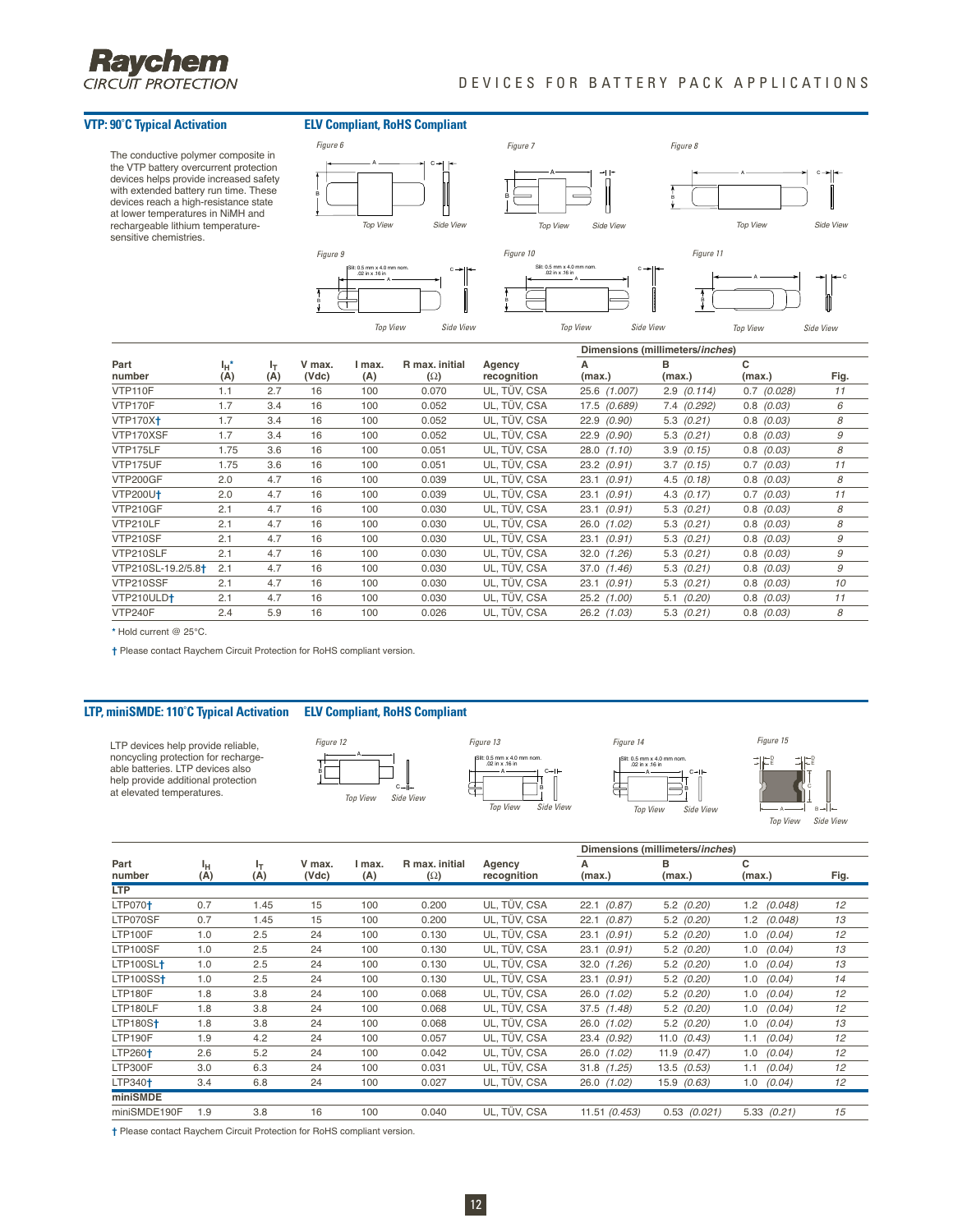

### **LR4, SRP: 120˚C Typical Activation ELV Compliant, RoHS Compliant**

The LR4 devices' smaller thermal mass means reduced reaction time to over-current events. The LR4 devices are suited for battery packs intended for computer and camcorder applications. The SRP products help provide reliable, non-cycling protection for rechargeable batteries. Weldable nickel leads and a narrow, low-profile design make these devices easy to install directly onto battery cells.



| Part<br>number         | Ιн<br>(A) | ŀт<br>(A) | V max.<br>(Vdc) | I max.<br>(A) | R max, initial<br>$(\Omega)$ | Agency<br>recognition | Dimensions (millimeters/inches) |                 |                |      |
|------------------------|-----------|-----------|-----------------|---------------|------------------------------|-----------------------|---------------------------------|-----------------|----------------|------|
|                        |           |           |                 |               |                              |                       | А<br>(max.)                     | в<br>(max.)     | c<br>(max.)    | Fig. |
| LR4                    |           |           |                 |               |                              |                       |                                 |                 |                |      |
| <b>LR4-170UF</b>       | 1.7       | 3.4       | 15              | 100           | 0.078                        | UL                    | 21.0<br>(0.83)                  | (0.16)<br>4.0   | 0.7<br>(0.03)  | 18   |
| LR4-190F               | 1.9       | 3.9       | 15              | 100           | 0.072                        | UL. TÜV. CSA          | 22.1<br>(0.87)                  | 5.5<br>(0.22)   | $1.0$ $(0.04)$ | 16   |
| LR4-190S <sup>+</sup>  | 1.9       | 3.9       | 15              | 100           | 0.072                        | UL. TÜV. CSA          | 22.1<br>(0.87)                  | 5.5<br>(0.22)   | $1.0$ $(0.04)$ | 17   |
| LR4-260F               | 2.6       | 5.8       | 15              | 100           | 0.042                        | UL, TÜV, CSA          | 23.1<br>(0.91)                  | 5.5<br>(0.22)   | $1.0$ $(0.04)$ | 16   |
| <b>LR4-260SF</b>       | 2.6       | 5.8       | 15              | 100           | 0.042                        | UL, TÜV, CSA          | 23.1<br>(0.91)                  | 5.5<br>(0.22)   | (0.04)<br>1.0  | 17   |
| LR4-380F               | 3.8       | 8.3       | 15              | 100           | 0.026                        | UL, TÜV, CSA          | 26.0 (1.02)                     | 7.5<br>(0.30)   | $1.0$ $(0.04)$ | 16   |
| LR4-380X <sup>+</sup>  | 3.8       | 8.3       | 15              | 100           | 0.026                        | UL, TÜV, CSA          | $35.8$ $(1.41)$                 | 5.5<br>(0.22)   | $1.0$ (0.04)   | 16   |
| LR4-450F               | 4.5       | 8.9       | 20              | 100           | 0.020                        | UL. TÜV. CSA          | 26.0 (1.02)                     | 10.5<br>(0.41)  | $1.0$ $(0.04)$ | 16   |
| LR4-550F               | 5.5       | 10.5      | 20              | 100           | 0.016                        | UL. TÜV. CSA          | 37.0 (1.46)                     | $7.5$ $(0.30)$  | $1.0$ $(0.04)$ | 16   |
| LR4-600F               | 6.0       | 11.7      | 20              | 100           | 0.014                        | UL, TÜV, CSA          | 26.0<br>(1.02)                  | 14.5<br>(0.57)  | (0.04)<br>1.0  | 16   |
| LR4-600X <sup>+</sup>  | 6.0       | 11.7      | 20              | 100           | 0.014                        | UL, TÜV, CSA          | 42.7<br>(1.68)                  | 7.5<br>(0.30)   | $1.0$ $(0.04)$ | 16   |
| LR4-730F               | 7.3       | 14.1      | 20              | 100           | 0.012                        | UL, TÜV, CSA          | 29.1<br>(1.15)                  | (0.57)<br>14.5  | (0.04)<br>1.0  | 16   |
| LR4-880SS <sup>+</sup> | 8.8       | 16        | 20              | 100           | 0.0105                       | UL, TÜV, CSA          | 65.2 (2.57)                     | 8.5<br>(0.33)   | 1.0<br>(0.04)  | 17   |
| LR4-900F               | 9.0       | 16.7      | 20              | 100           | 0.010                        | UL, TÜV, CSA          | 47.6<br>(1.874)                 | 8.5<br>(0.335)  | $1.3$ $(0.05)$ | 16   |
| LR4-1300SSF            | 13.0      | 21.2      | 20              | 100           | 0.0065                       | UL. TÜV. CSA          | 66.5 (2.62)                     | 10.0 (0.39)     | $1.3$ $(0.05)$ | 17   |
| LR4-1410 <sup>+</sup>  | 14.1      | 26.2      | 20              | 100           | 0.005                        | UL, TÜV, CSA          | 60.0 (2.36)                     | $14.0$ $(0.55)$ | $1.3$ (0.05)   | 16   |
| <b>SRP</b>             |           |           |                 |               |                              |                       |                                 |                 |                |      |
| SRP120F                | 1.2       | 2.7       | 15              | 100           | 0.160                        | UL. TÜV. CSA          | (0.87)<br>22.1                  | $5.2$ (0.20)    | (0.04)<br>1.0  | 19   |
| <b>SRP120Lt</b>        | 1.2       | 2.7       | 15              | 100           | 0.160                        | UL, TÜV, CSA          | 27.1<br>(1.07)                  | 5.2<br>(0.20)   | (0.04)<br>1.0  | 19   |
| SRP120SF               | 1.2       | 2.7       | 15              | 100           | 0.160                        | UL. TÜV. CSA          | (0.87)<br>22.1                  | $5.2$ (0.20)    | $1.0$ $(0.04)$ | 20   |
| SRP175F                | 1.75      | 3.8       | 15              | 100           | 0.090                        | UL, TÜV, CSA          | 23.1<br>(0.91)                  | $5.2$ (0.20)    | $1.0$ $(0.04)$ | 19   |
| SRP175LF               | 1.75      | 3.8       | 15              | 100           | 0.090                        | UL, TÜV, CSA          | 32.1<br>(1.26)                  | $5.2$ (0.20)    | (0.04)<br>1.0  | 19   |
| SRP175SF               | 1.75      | 3.8       | 15              | 100           | 0.090                        | UL. TÜV. CSA          | 23.1<br>(0.91)                  | 5.2<br>(0.20)   | $1.0$ $(0.04)$ | 20   |
| SRP175SS+              | 1.75      | 3.8       | 15              | 100           | 0.090                        | UL, TÜV, CSA          | 23.1<br>(0.91)                  | 5.2<br>(0.20)   | 1.0<br>(0.04)  | 21   |
| SRP200F                | 2.0       | 4.4       | 30              | 100           | 0.060                        | UL, TÜV, CSA          | 23.4<br>(0.92)                  | 11.0<br>(0.43)  | (0.04)<br>1.1  | 19   |
| SRP350F                | 3.5       | 6.3       | 30              | 100           | 0.031                        | UL, TÜV, CSA          | 31.8<br>(1.25)                  | 13.5<br>(0.53)  | (0.04)<br>1.1  | 19   |
| SRP420F                | 4.2       | 7.6       | 30              | 100           | 0.024                        | UL, TÜV, CSA          | 32.4 (1.28)                     | 13.6 (0.54)     | $1.1$ (0.04)   | 19   |

**†** Please contact Raychem Circuit Protection for RoHS compliant version.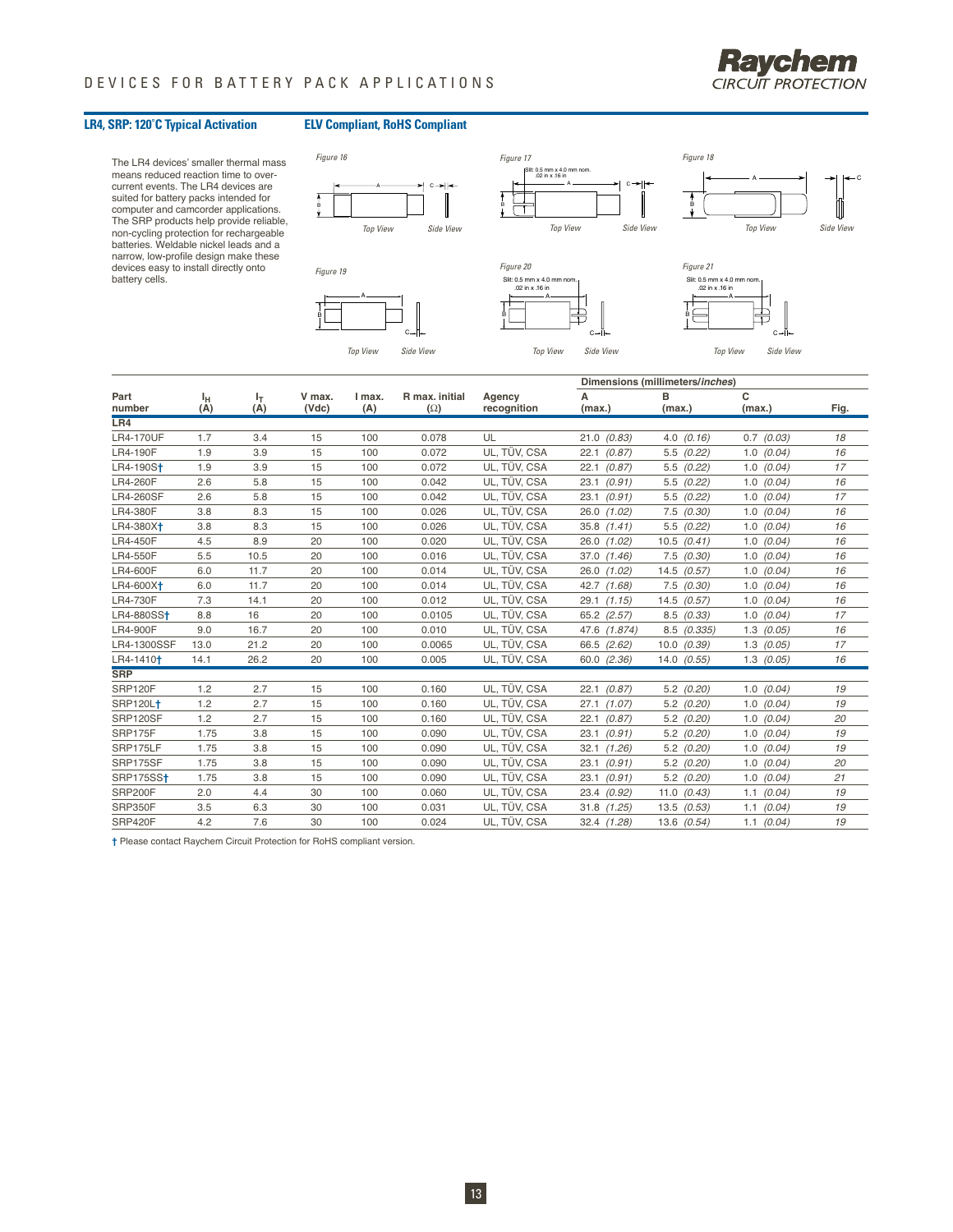## Ravchem CIRCUIT PROTECTION

#### **Definitions**

 $I_H$  = Hold current—maximum current at which the device will not trip under specified conditions at 20°C unless otherwise specified.

**Imax.** = The highest fault current that can safely be used to trip a PolySwitch device under specified conditions.

**Vmax.** = The highest voltage that can safely be dropped across a PolySwitch device continuously in its tripped state under specified fault conditions.

**R1max.** = Maximum device resistance under specified conditions measured 1 hour post trip or post reflow.

**Ramax.** = Maximum device resistance under automotive conditions specified in PS400 measured 1 hour after stress has been removed.

**Rmax. Initial** = Maximum device resistance under specified conditions as supplied.

 $I_T$  = Minimum current at which a device will trip under specified conditions.

## **WARNING!**

- Operation beyond maximum ratings or improper use may result in device damage and possible electrical arcing and flame.
- These devices are intended for protection against occasional overcurrent or overtemperature fault conditions, and should not be used when repeated fault conditions are anticipated.
- TR and TS devices are not intended for continuous utility line voltage such as 120/220V or 240V.
- LVR Product Notes:

1. A PTC device is not a fuse—it is a nonlinear thermistor that limits current. Because under a fault condition all PTC devices go into a high resistance state but not open circuit, hazardous voltage may be present at PTC locations. 2. The devices are intended for protection against occasional overcurrent or overtemperature fault conditions and should not be used when repeated fault conditions or prolonged trip events are anticipated. 3. Please refer to the SCD for complete information and applications limitations, which can be obtained from product management (650-361-6900) or the web: www.circuitprotection.com/lvr/

#### **Voltage Rating for Telecom Devices**

For Raychem Circuit Protection telecom devices (TC, TGC, TRx, TSx) there are two applicable voltage ratings. These are **Vmax. Operating** and **Vmax. Interrupt**. To help understand the nature of these two different voltage ratings the following definitions are provided:

**Vmax. Interrupt**: Under specified conditions this is the highest voltage that can be applied to the device at the maximum current. Devices have been designed to trip safely under higher power level cross conditions, as listed above, to assist equipment in meeting the appropriate industry conditions.

**Vmax. Operating**: For telecom devices this is the voltage we have used to obtain component recognition under UL1434. Most Raychem Circuit Protection devices (TC, TGC, TRx, TSx) are certified at 60V but can withstand higher Vmax. TR600 and TS600 product families are certified at 250V but can withstand higher Vmax. Interrupt conditions as noted above.

For the purposes of this brochure we have included in the table of electrical ratings the more applicable  $V_{\text{max}}$ . Interrupt value.

Standard PolySwitch product families include, RGEF, RHEF, RTEF, RUEF, RXEF, LVR, SMDF, nanoSMDF, microSMDF, miniSMDF, BBRF, LR4F, LTPF, SRPF, VTPF, VLRF, VLPF, AHRF, AGRF, and AHS. PolySwitch TS, TR and ASMD product families offer a selected number of RoHS compliant parts. In addition, special devices, such as speaker devices (SPK), terminal devices (TD) and custom chip devices, can be manufactured to meet performance requirements that could be outside of the performance band of the standard products listed in this short form catalog. Please contact a Raychem Circuit Protection Customer Service representative to discuss your special product needs.

#### **Agency approvals for PolySwitch devices:**

PolySwitch devices, where appropriate, have been tested and have gained the following safety agency approvals:

- UL Component Recognition in Category XGPU2, Thermistor Type Devices
- CSA Component Acceptance Class 9073 32, Thermistors—PTC Type • TÜV Rheinland Certification, PTC
- Resistors